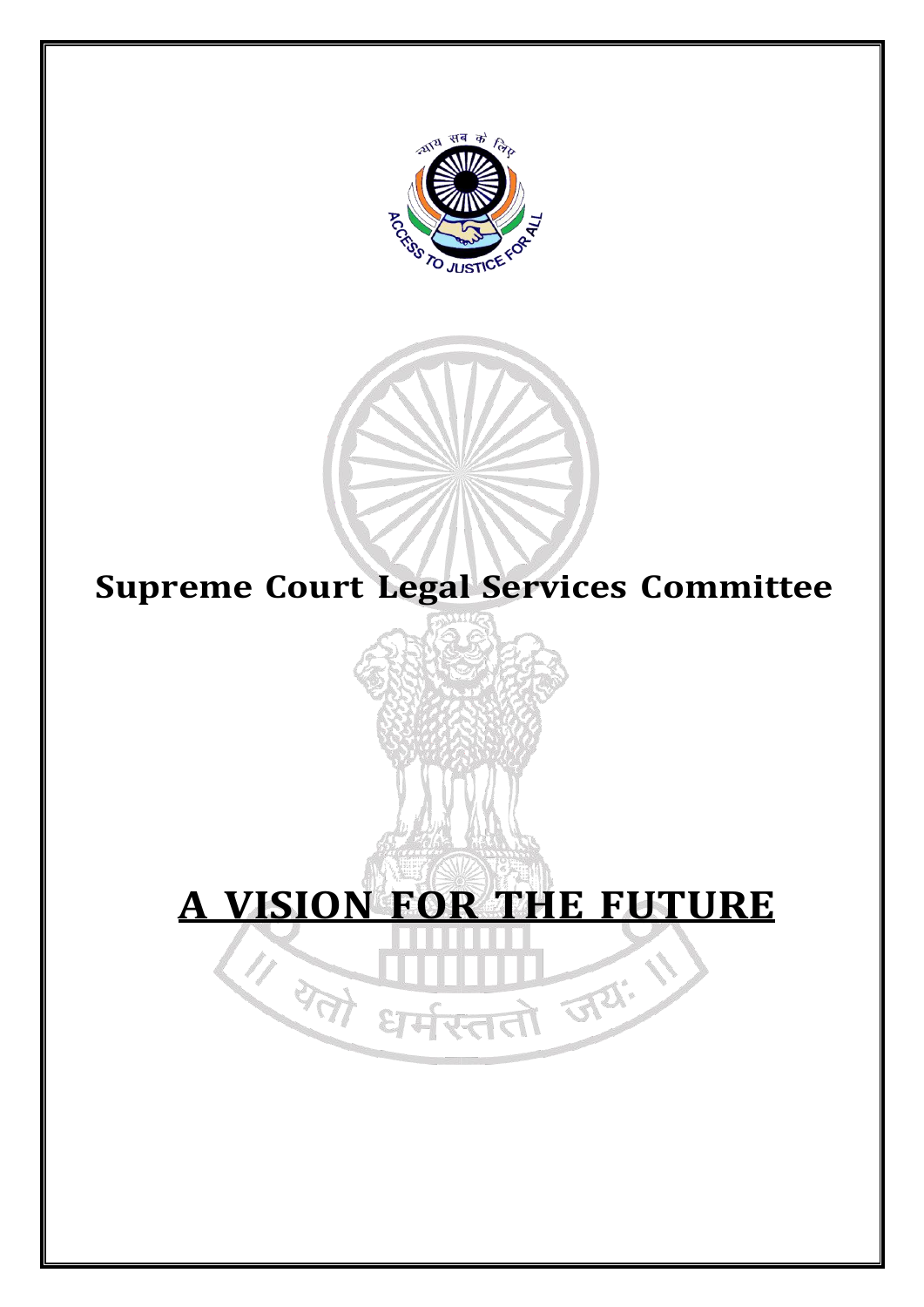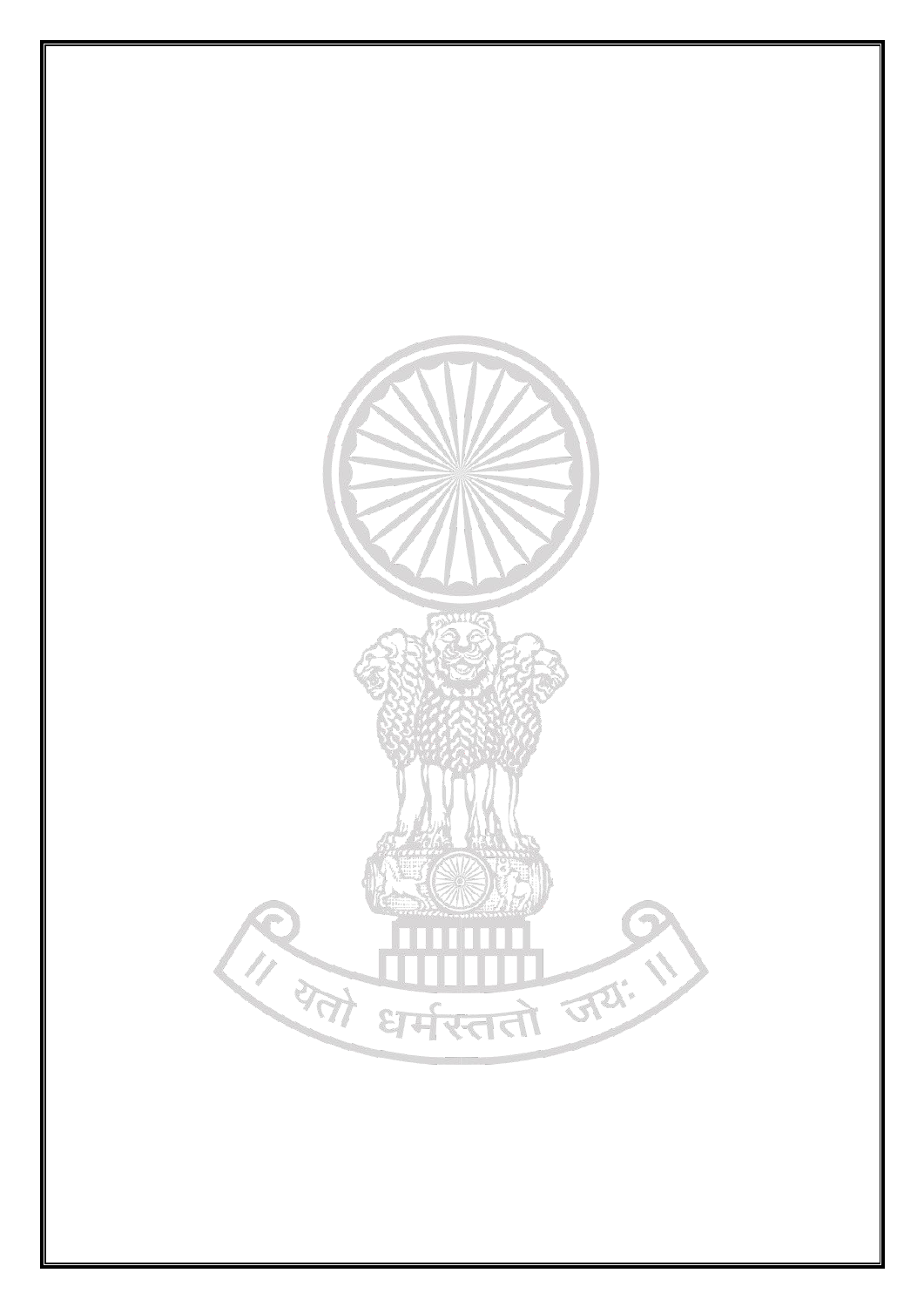## **INDEX**

| 1.<br>$1 - 2$<br><b>INTRODUCTION</b><br>THE JOURNEY SO FAR<br>$3 - 5$<br>2.<br><b>VISION</b><br>3.<br>· LITIGANT CENTRIC PRO-ACTIVE<br>$6 - 19$<br><b>APPROACH</b><br>• REACHING THE MASSES TO<br>ESPOUSE PUBLIC<br><b>CAUSES</b><br><b>AMONG ALL SECTIONS</b><br>• STRENGTHENING THE SCLSC<br>· SELF-SUSTAINING PROGRAMMES<br>· LEVERAGING TECHNOLOGY<br>• MEDIATION<br><b>ENCLSOURE-A:</b><br><b>FEATURES</b><br><b>OF</b><br>$20 - 21$<br>4.<br>MOBILE APP SOFTWARE FOR SCLSC | S.NO. | <b>PARTICULARS</b> | <b>PAGE</b><br><b>NUMBER</b> |
|----------------------------------------------------------------------------------------------------------------------------------------------------------------------------------------------------------------------------------------------------------------------------------------------------------------------------------------------------------------------------------------------------------------------------------------------------------------------------------|-------|--------------------|------------------------------|
|                                                                                                                                                                                                                                                                                                                                                                                                                                                                                  |       |                    |                              |
|                                                                                                                                                                                                                                                                                                                                                                                                                                                                                  |       |                    |                              |
|                                                                                                                                                                                                                                                                                                                                                                                                                                                                                  |       |                    |                              |
|                                                                                                                                                                                                                                                                                                                                                                                                                                                                                  |       |                    |                              |
|                                                                                                                                                                                                                                                                                                                                                                                                                                                                                  |       |                    |                              |
|                                                                                                                                                                                                                                                                                                                                                                                                                                                                                  |       |                    |                              |
|                                                                                                                                                                                                                                                                                                                                                                                                                                                                                  |       |                    |                              |
|                                                                                                                                                                                                                                                                                                                                                                                                                                                                                  |       |                    |                              |
|                                                                                                                                                                                                                                                                                                                                                                                                                                                                                  |       |                    |                              |
|                                                                                                                                                                                                                                                                                                                                                                                                                                                                                  |       |                    |                              |
|                                                                                                                                                                                                                                                                                                                                                                                                                                                                                  |       |                    |                              |
|                                                                                                                                                                                                                                                                                                                                                                                                                                                                                  |       |                    |                              |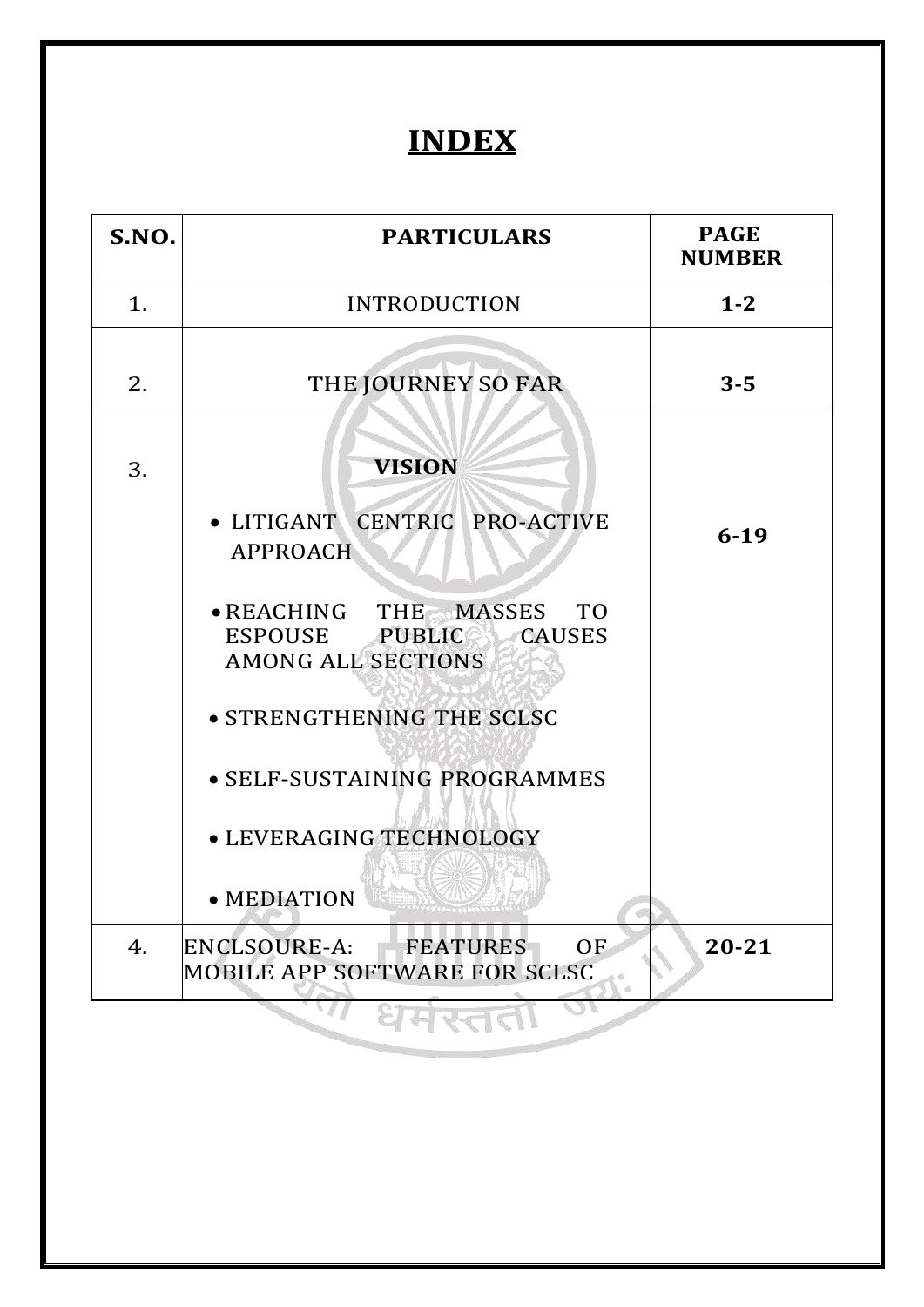**INTRODUCTION**

The Constitution1 of India embodies *'equality before law and equal protection of law'* as underlying fundamental right in Part III. This includes the right of equal access to justice for all. The Supreme Court by a catena of judgments has enlarged the scope of the administration of justice to ensure that '*justice should not only be done but seen to be done'.* This is the cornerstone of justice and of salutary principle - justice for all.

In 1976, Article 39-A was added to the Constitution of India to provide free legal aid to the poor and weaker sections of the society and to ensure justice for all. This mandate recognizes the right of the people who are prevented from having access to the court for myriad reasons, to obtain free legal aid. Following the insertion of Article 39-A the Legal Services Authorities Act, 1987 was passed.

The Supreme Court Legal Aid Committee came to be constituted to carry out the mandate under Article 39A. It is under Section 3A of the Legal Services Authorities Act, 1987 that the Supreme Court Legal Services Committee [hereinafter SCLSC] draws its origin and existence. It formally came into being in the year, 1996, with the framing of the Supreme Court Legal Services Committee Regulations, 1996 by the Central Government under Section 29 of the Legal Services Authorities Act, 1987.

<sup>1</sup> " *Constitution is not a mere lawyer's document, it is a vehicle of life and its spirit is always the spir it of age"- Dr. B.R. Ambedkar*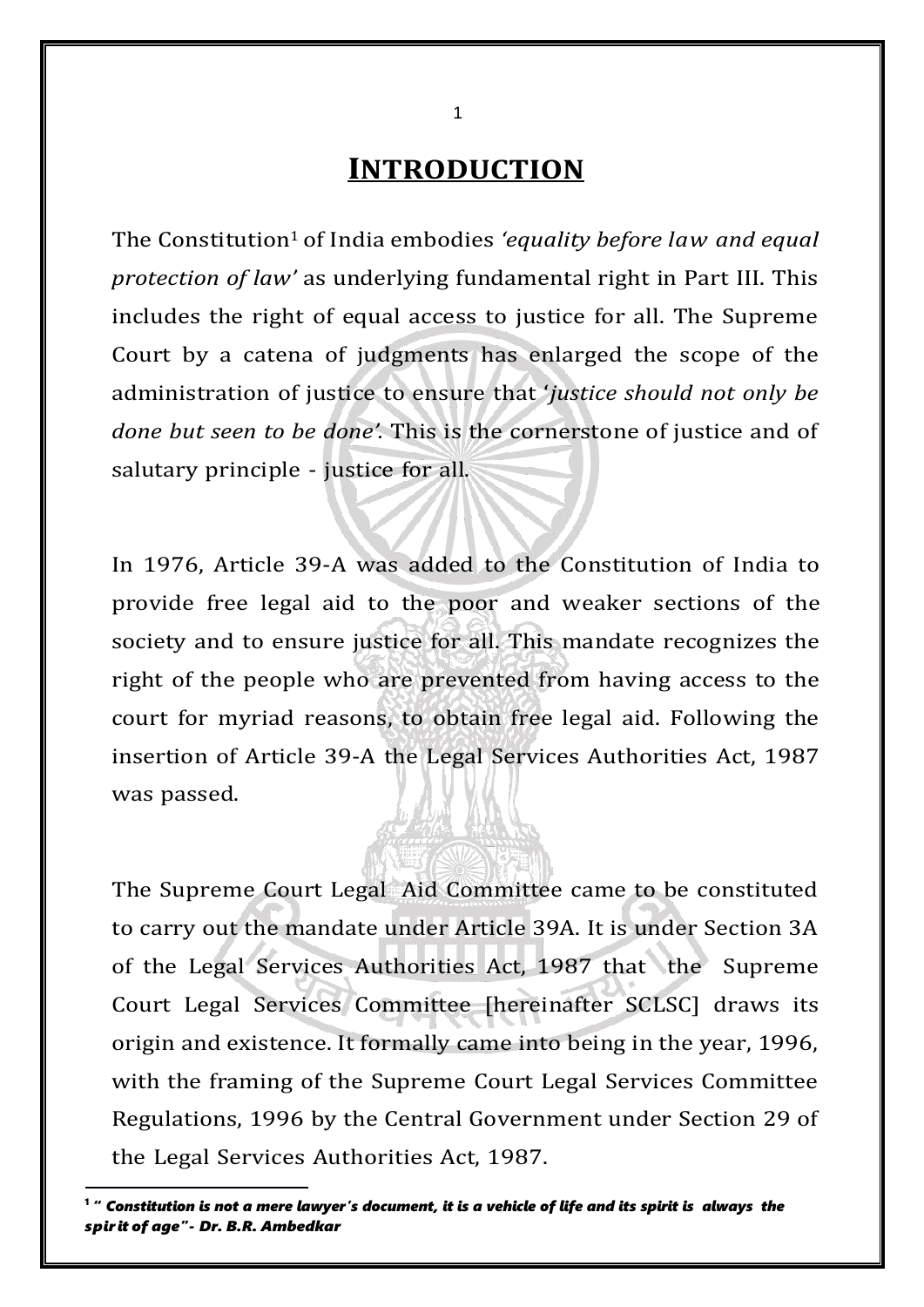Access to Justice as a basic principle of the Rule of Law<sup>2</sup> necessitates providing fair, effective, non-discriminatory and accountable legal services that promote justice without being influenced by considerations of religion, caste, creed, race, sex or any similar exterior condition. Legal aid is provided as per the eligibility norms based on various factors. The SCLSC while following the norms specified also endeavors to ensure that this vital limb of access to justice is extended to vulnerable sections of people who in their circumstances are unable to seek remedies in courts

The SCLSC is committed to provide quality legal aid to such vulnerable sections of people and to reach out to the masses until the last mile. This document outlines the future vision for SCLSC, in furtherance of its goals. It records the major milestones achieved by the SCLSC and sets down the path ahead.

The SCLSC envisions realistic achievable goals, with a focus on the need to streamline the existing structure to facilitate and implement the mandate of Article 39-A of the Constitution of India. These milestones are predicated on the nature of litigation and plethora of parliamentary statutes enacted post the Act of 1987. These statutory changes combined with the continually changing social milieu have brought about a societal transformation in all patterns of work, and in the context hereof, the judicial interface with the people.

<sup>2</sup> " *We will be remembered only if we give to our younger generation a prosperous and safe India, resulting out of economic prosperity coupled with civilized heritage."* - *Dr. A.P.J.Abdul Kalam.*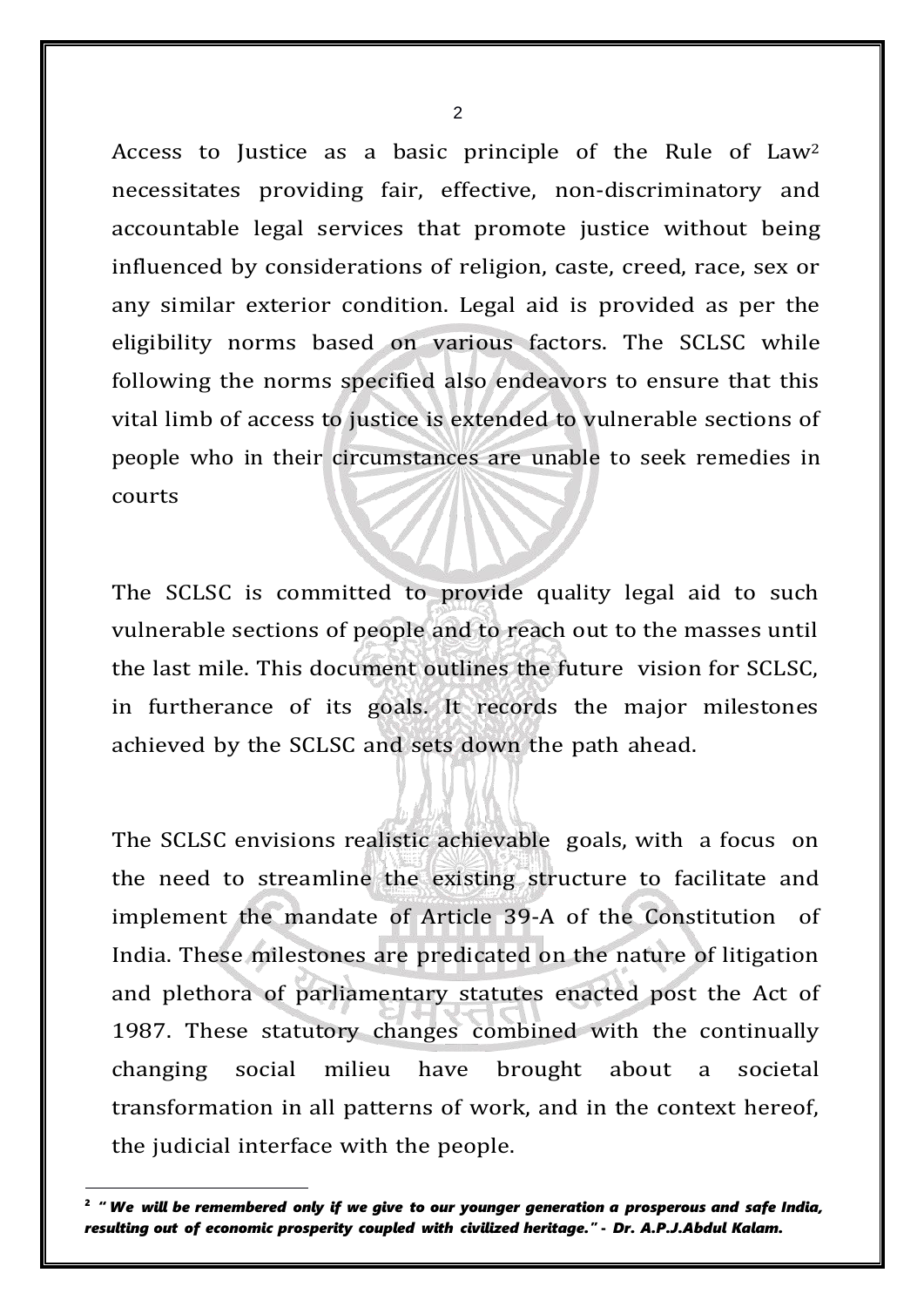#### **THE JOURNEY SO FAR<sup>3</sup>**

The SCLSC has taken several decisions and initiatives for ensuring the quality of legal aid and legal services provided by the SCLSC. They are *inter alia*: -

- 1. Organization of interactive legal programs for panel advocates towards improving the quality of assistance provided.
- 2. Filed and pursued the Writ Petition (Crl.) No.312 of 1994 seeking direction to all States to abide by and implement the 1987 Act. The Hon'ble Supreme Court was pleased to issue directions on 18.08.1998 prescribing the procedure as follows:
	- a) All jail authorities are required to inform and explain the contents of the judgment by the court of sessions and the High Court to the convicts;
	- b) Complete the legal aid formalities at the cost of state exchequer;
	- c) Compile the records and document to be sent to the Supreme Court Legal Services Committee;
	- d) To have the documents translated at the cost of the State in case they are in regional languages.
- 3. The applications for legal aid by accused-convicts in criminal cases relating to offences of rape, murder imposing death sentences, life imprisonment and cases involving imprisonment for a term of more than 10 years, are directly processed for filling before the Hon'ble Supreme Court. The

<sup>3</sup> " *There is no path to happiness. Happiness is the path"- Gautama Buddha*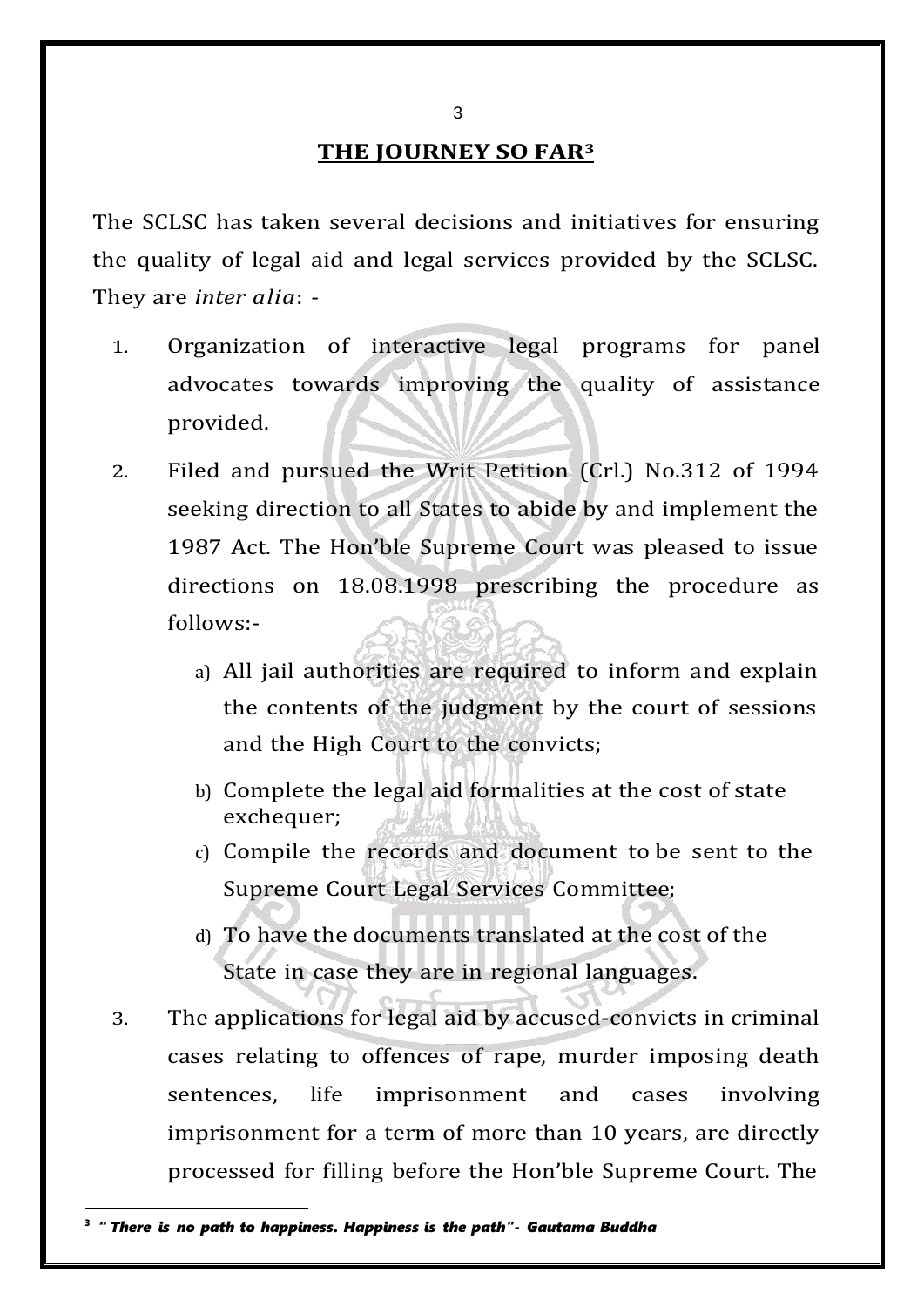stage of a Screening Committee has been done away with to expedite such matters.

- 4. Matters, in which translation of documents from the vernacular is required, are assigned to the advocates-onrecord on the panel having knowledge of that particular language.
- 5. SCLSC has introduced a system of automated reminders to advocates on the panel about the filing of matters to ensure speedy filing of the matters.
- 6. Vide circular dated 20.08.2018, the panel advocates have been directed to engage Senior Advocates to argue the causes which pertain to sentence of death, life imprisonment or rape.
- 7. Project 'SAHYOG' was undertaken to address the issue of long pending cases. The total pendency with the SCLSC was reduced from 3800 (as in January 2018) to 2144 (as on 22.09.2018). Special incentives were introduced during project SAHAYOG to encourage advocates to process matters allocated to them with due expedition.
- 8. Scanning of all the files before its assignment to the panel advocate was made mandatory to prevent the loss of files by the SCLSC. Further, even Video conferencing facility have been introduced for facilitation of consultation.
- 9. In order to curb the delay in processing the legal aid applications, an Order was passed laying down the time line for processing of legal aid applications at various stages.

 $\boldsymbol{\Delta}$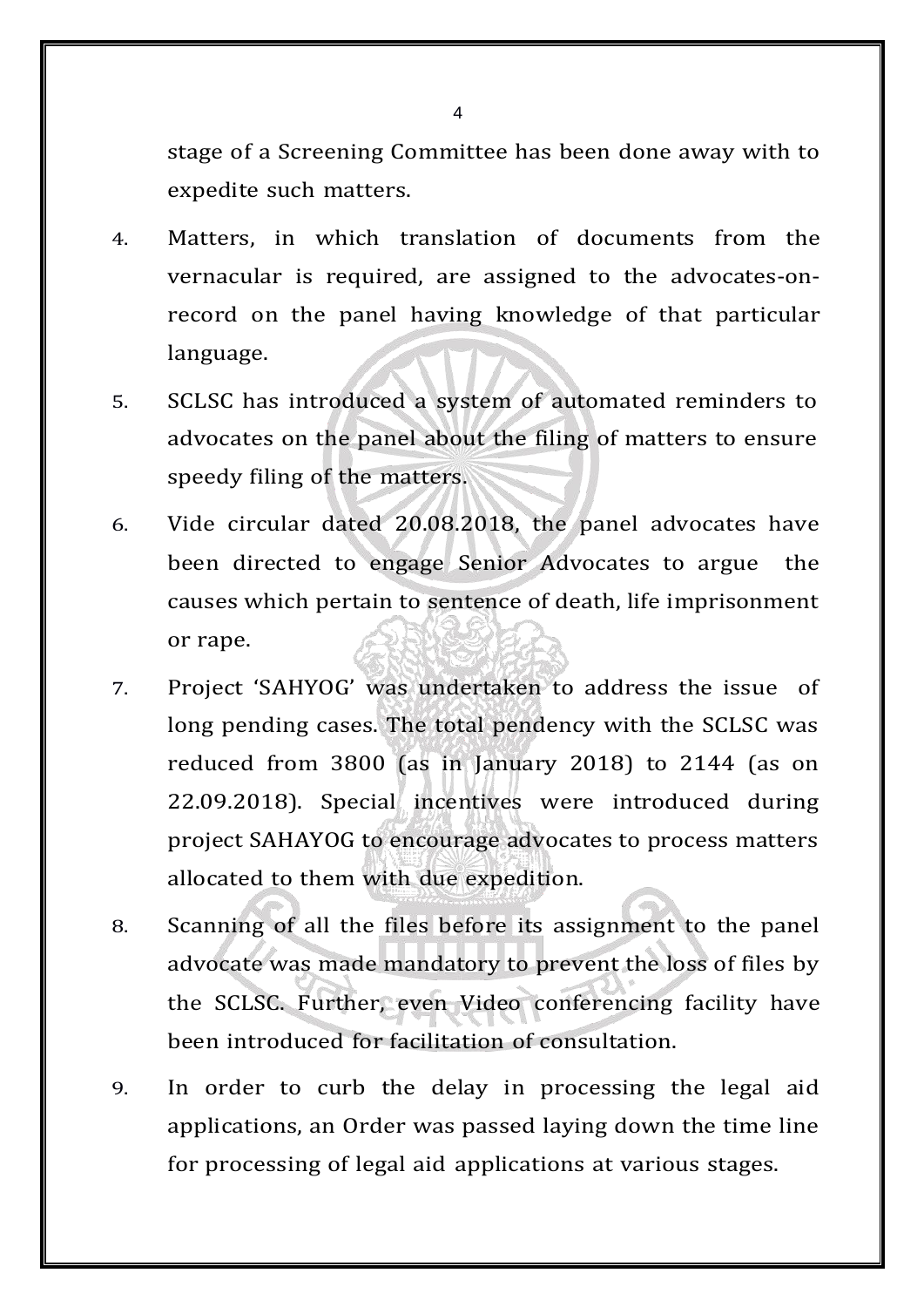- 10. Digital mode of payment of honorariums to the advocates on the panel has been introduced.
- 11. Information about the assignment of cases is sent via email as well as Short Message Service (SMS) to the advocate on panel and applicants to expedite communication with the clients.
- 12. The National Law University, Delhi was engaged to conduct 'Open Door Audits' of the functioning of SCLSC in 2018 and 2020. The Reports were submitted after research and certain recommendations were given.
- 13. The official website of SCLSC was launched to receive online applications from the legal aid applicants which has reduced the time for approaching SCLSC to file petition before the Supreme Court<sup>4</sup>.
- 14. To expedite the process, it was decided that the Affidavit for grant of legal services is not required to be attested through notary or an oath commissioner.
- 15. The SCLSC while discharging the functions of SCMC has adopted the procedure of hybrid mediation for the purpose of conducting mediation between the parties. This has yielded results which have been beneficial to the parties.

धर्मरततो

<sup>4</sup> " *There is higher court than courts of justice and that is the court of conscience. It supercedes all other courts."- Mahatma Gandhi*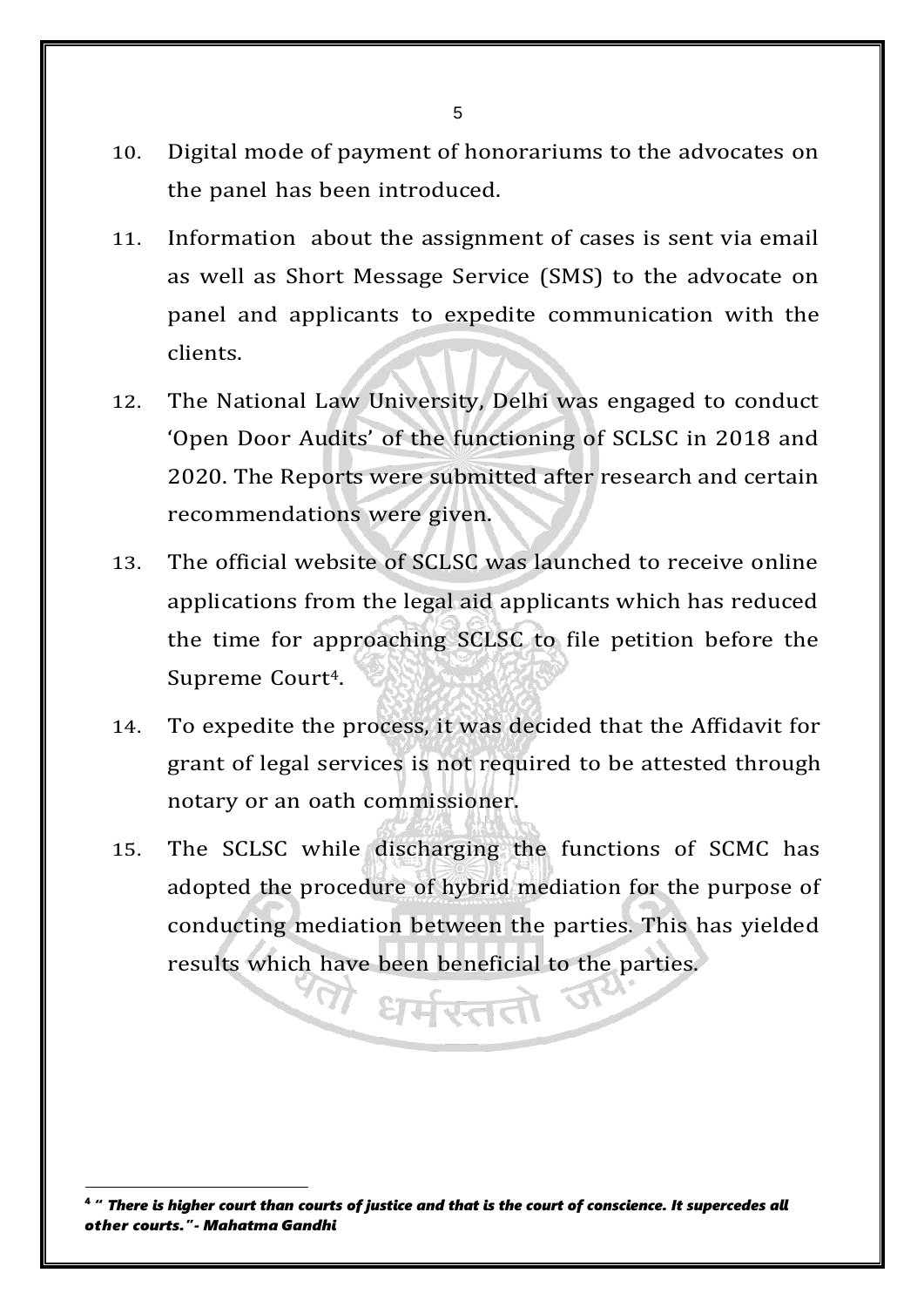## **THE VISION**

#### **THE SUPREME COURT LEGAL SERVICES COMMITTEE ENVISIONS THE FOLLOWING**

LITIGANT CENTRIC PRO-ACTIVE APPROACH

REACHING THE MASSES TO ESPOUSE PUBLIC CAUSES AMONGST ALL SECTIONS

STRENGTHENING SCLSC

SELF-SUSTAINING PROGRAMS

LEVERAGING TECHNOLOGY

MEDIATION

## **LITIGANT CENTRIC PRO-ACTIVE APPROACH**

#### **A) Front Office5:**

• One Stop Center and a Litigant Friendly Office:

- I. SCLSC aims to develop and empower its Front Office as a '*One Stop Center*' where legal aid applicants get legal solutions and made cognizant about the legal issues involved in their cases.
- II. To make the Front Office 'Litigant Friendly' so that beneficiaries like lactating mothers, differently-able people, children and aged persons can be given necessary facilities during their visit.

 $^{\mathrm{5}}$  " Never worry about numbers. Help one person at a time and always start with the person nearest."- Mother Teresa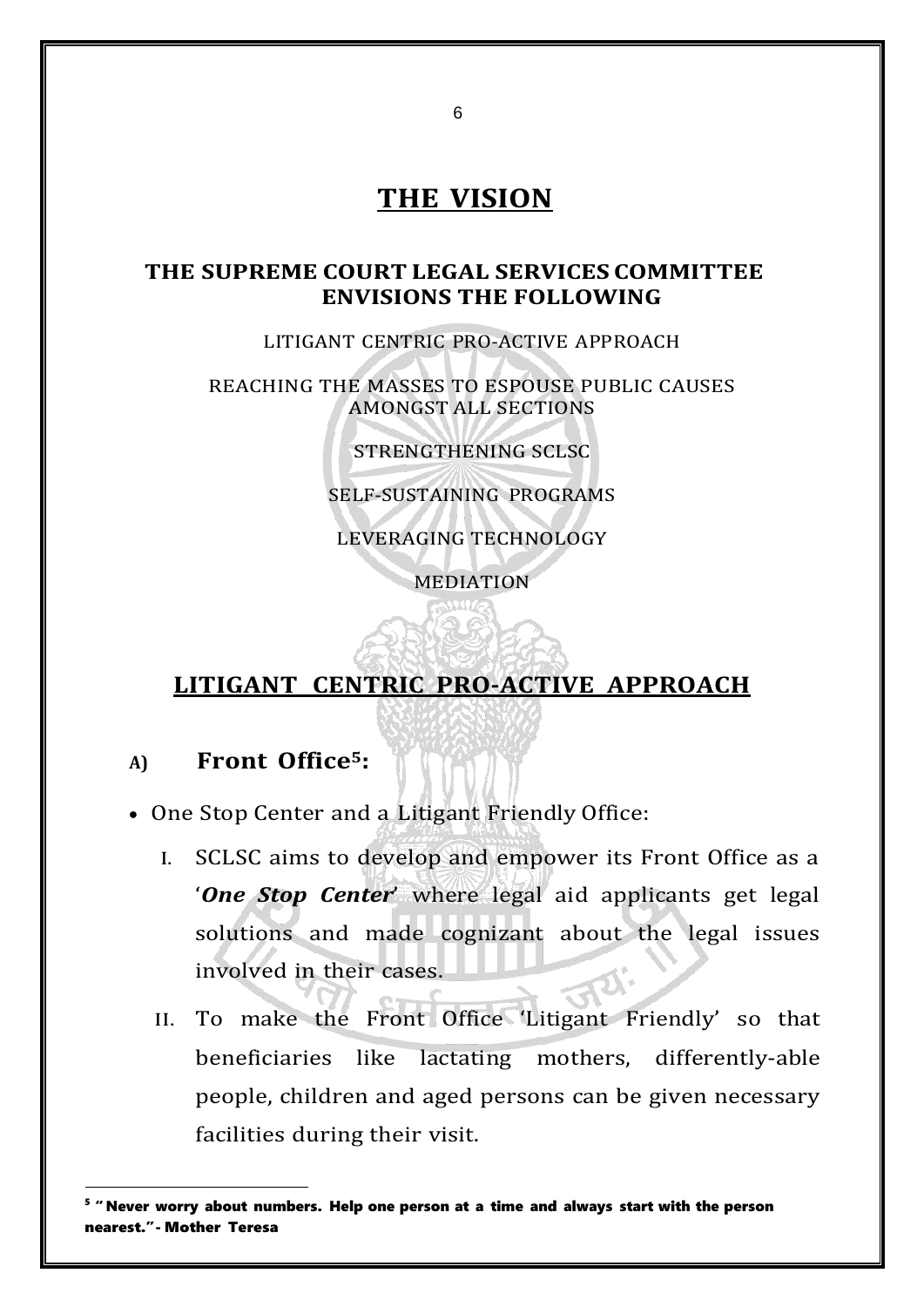- III. To make provision for mental health<sup>6</sup> assistance and/or social assistance at the Front Office.
- IV. Appointment of a person with minimum qualification of diploma or Master's Degree in psychiatry or psychology from any recognized university or institute, as well as a person with qualification of Master's Degree in social work.
- V. Ensure that the Front Office is composed of staffs who speak a range of regional languages, so as to provide accessibility to beneficiaries who are not fluent in Hindi or English.

•Re-structuring of the Front Office:

- I. Constitution of a Sub-Committee to take stock of the existing infrastructure and submit its recommendations every two years.
- II. The Sub-Committee will also submit periodical recommendations for the changes to be made in the front office to make it more Litigant Friendly.
- III. Increasing the existing space of Front Office so as to accommodate more legal aid applicants simultaneously.
- IV. To make the Front office technologically strong and technically equipped.
- V. To digitize the record of the Front office for ready reference and access.

<sup>6</sup> " *Life means not only physical existence. It means the use of every limb or faculty through which life is enjoyed…The r ight to life includes the right to healthy environment" - Justice P.N. Bhagwati*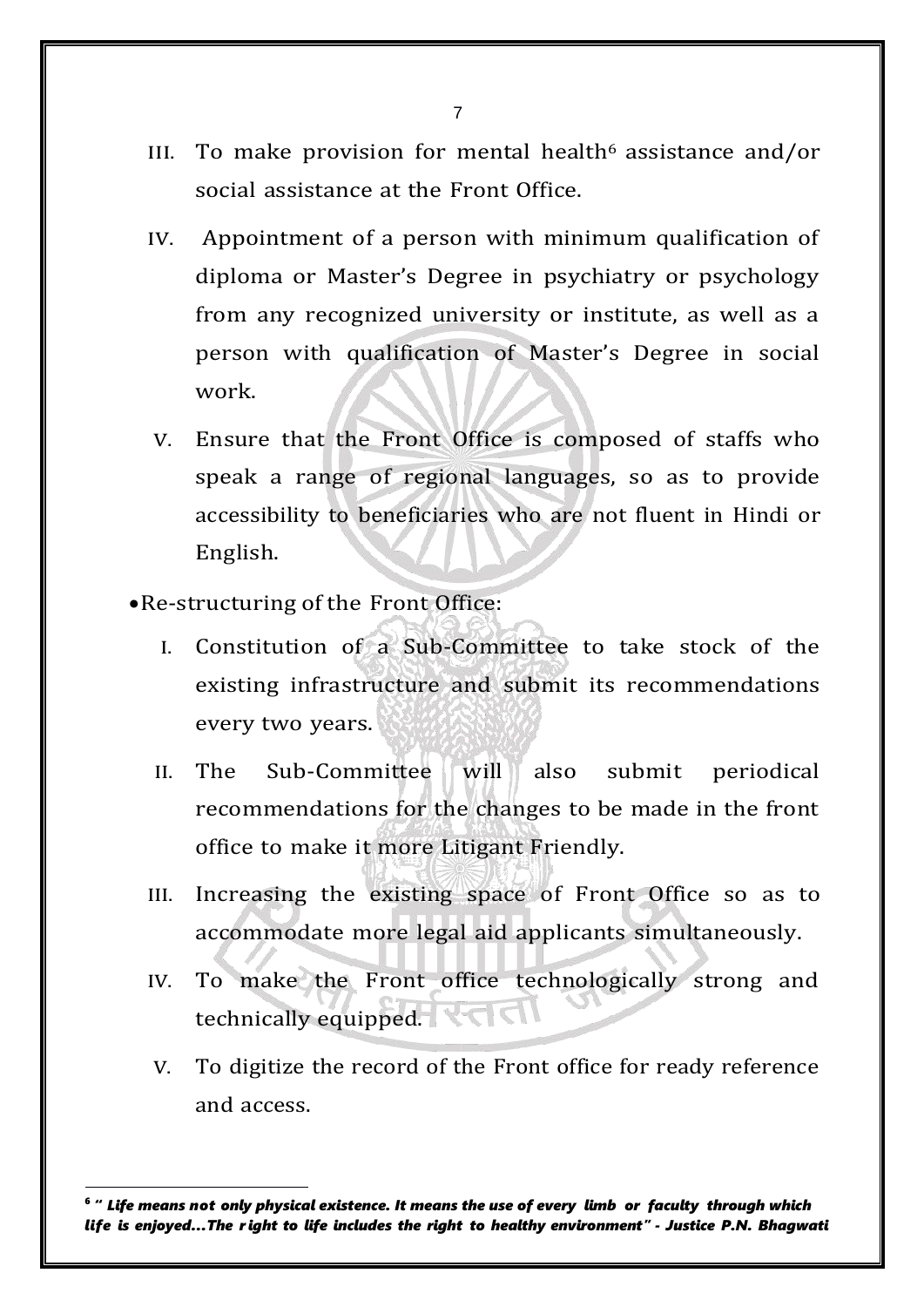•Training of the consultants who have Front Office Duties:

I. Conducting periodic '**Client Consultation Techniques** Training' to the Legal Consultants who render legal advice at the front office.

## **B) Virtual Platform of SCLSC Back Offices at State, District and Taluka Levels***7***:**

•SCLSC shall establish a complete & holistic one point approach for facilitation of legal aid and for this the **Virtual Platform of SCLSC Back Offices** shall be run at every legal aid institution.

•The **Virtual Platform of SCLSC Back Offices** shall work for filing legal aid applications, dissemination of information about SCLSC, procurement of documents essential for the cases filed by the legal aid applicants, their translations and extending legal aid formalities wherever required, for dissemination of information regarding legal aid services rendered by the SCLSC.

For better co-ordination between the **Virtual Platform of SCLSC Back Offices** and SCLSC, there will be regular virtual (automated) review of the work done by the SCLSC Back Office. To bolster this effort a system of constant feedback to SCLSC धमरतत shall be put in place.

•Ubiquitous use of the virtual platform of SCLSC by all the duty holders up to Taluka Legal Services Committee as an e-office. It is to facilitate automated processes and maintenance of record including monitoring the output for ensuring timely and effective

<sup>7</sup> For features of Mobile App/Virtual P latform of SCLSC – *see* Enclosure-A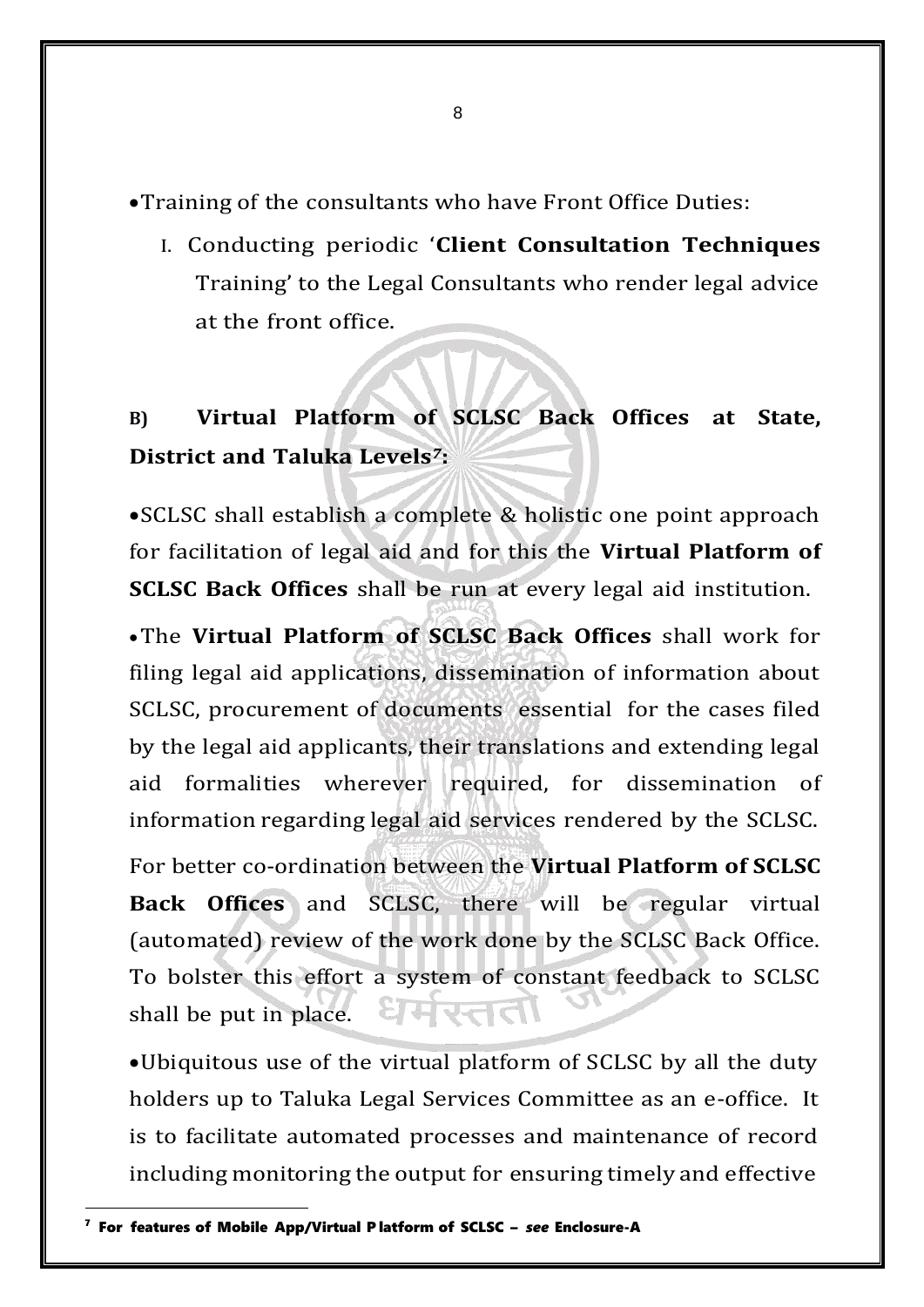completion of the processes. It would also facilitate the stakeholders and keep them duly informed on real time basis about the output and progress of their cases.

•Pilot Project '*SAMANVAY*'' 8 :

- I. This will be a pilot project for developing and working the '**Virtual Platform of SCLSC Back Offices***'* at District and Taluka Levels.
- II. For its working out to ensure due implementation of its objectives, the territory of India may be categorized into five (5) zones namely North, South, East, West and Central.
- III. To begin with, five District Legal Aid Authorities including Taluka Level Legal Aid Committees zone-wise may be selected for creation of '**Virtual Platform of SCLSC Back Offices'** to ensure that the Services of the SCLSC are propagated and extended at the grass-root level where legal aid may be granted by it, in so far as it concerns proceedings to be initiated in the Supreme Court.
- IV. The '**Virtual Platform of SCLSC Back Offices**' can be operated and updated by the duty holders designated by the respective DLSAs and the Taluka Legal Aid Committees. **STRIVAD**
- V. Training of persons, entrusted with the working of the **Virtual Platform of SCLSC Back Offices** will be conducted by the SCLSC.

<sup>&</sup>lt;sup>8</sup> "I can do things you cannot, you can do things I cannot; together we can do great things." -Mother Teresa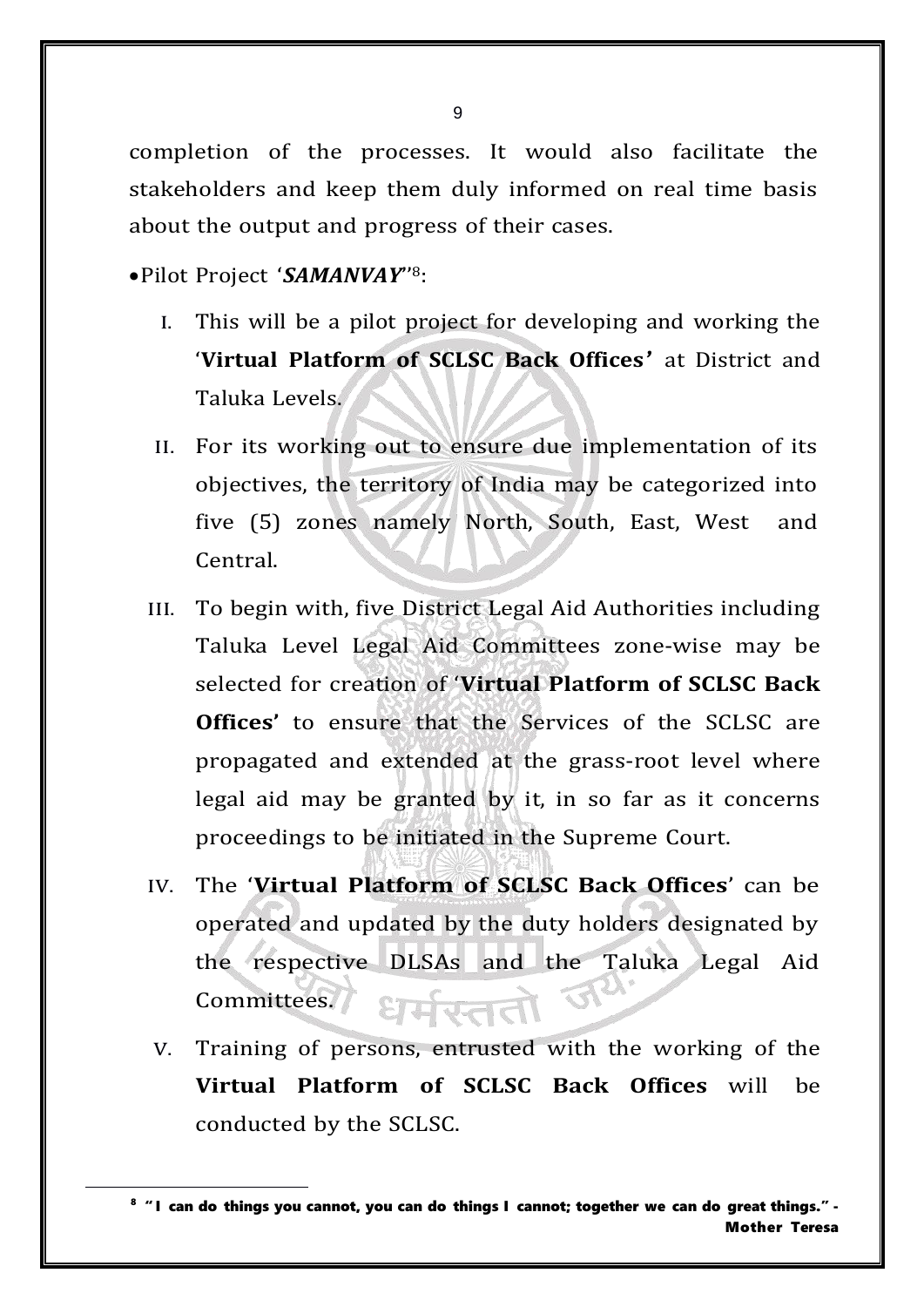- VI. An automated monthly report to be generated about the five DLSAs and Taluka Legal Services Committees of the concerned district to track the progress and utility of this project.
- VII. A project report shall be prepared at the end of the first year period and the achievement of the **Virtual Platform of SCLSC Back Offices** will be assessed. The project report shall also include recommendations for betterment of the functioning of the **Virtual Platform of SCLSC Back Offices** at State, District and Taluka Levels.
- VIII. Steps to implement the model of back offices pan India as formulated to be carried out in coordination with the Legal Aid Institutions. This will make the working of the SCLSC broad based and cater to the stakeholders at their doorstep.

#### **C) Special Attention to Inmates Lodged in Custody:**

- I. To conduct meetings periodically with High Court Legal Services Committees (HCLSCs) and Jail Authorities. This is with the aim to understand the reach of the SCLSC, to improve communication and co-ordination, to update the accused about the procedures of the SCLSC and to ensure expeditious<sup>9</sup> processing of legal aid applications.
- II. Coordinating with High Court Legal Services Committees and Jail Authorities for displaying the posters and

<sup>9</sup> " *We win justice by rendering justice to other party"- Mahatma Gandhi*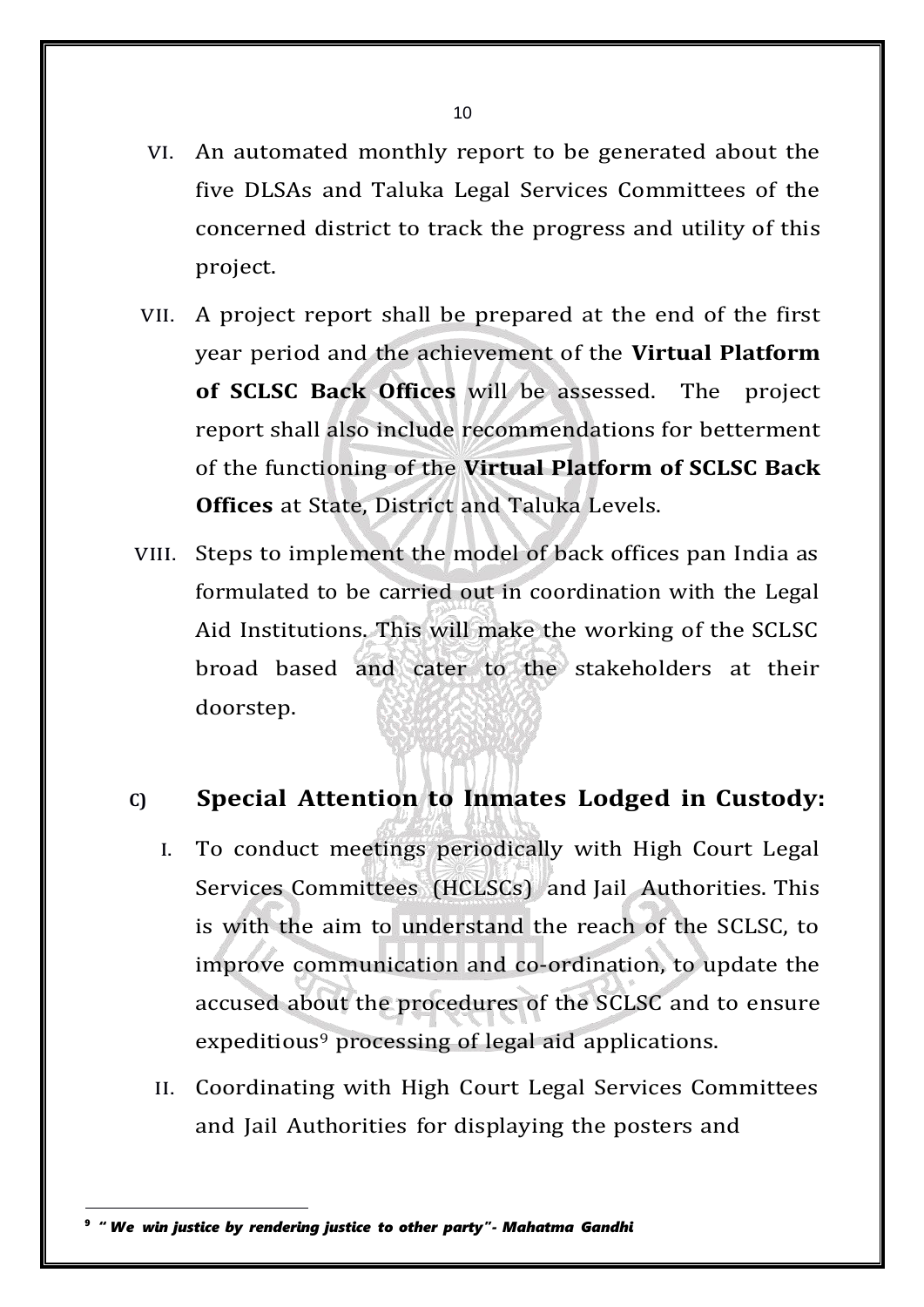disseminating information of the services provided by the SCLSC.

- III. To constantly review, re-assess and restructure the system of scrutiny of cases of convicts who have been sentenced to imprisonment for a period less than 10 years in view of the deeming provision contained in governing Rules.
- IV. Providing email address and contact details of the concerned jail authorities for facilitation of gathering documents and other information to accelerate the process of litigation.
- V. Identifying the convict-applicants who are eligible for Remission under the Rules of the concerned state consequent to disposal of proceedings before the Supreme Court. Thereafter, coordinating with the HCLSC or the SCLSC Panel of Lawyers (as the case may be), to provide assistance for filing the requisite application to the State Authority to facilitate pursuing of petition in the Supreme Court seeking remission of sentence.
- VI. To dwell on the re-formative<sup>10</sup> aspect of incarceration, efforts shall be made to collaborate with the Jail Authorities, concerned HCLSC, NGOs and departments of the Government to engage in formative activities for the benefit of the Jail Inmates
- VII. The virtual platform of SCLSC office would come handy for implementing the 'SAMANVAY' Pilot Project connecting

<sup>10</sup> *" Man is made of his belief. As he believes, so he is!" – Bhagwad Gita*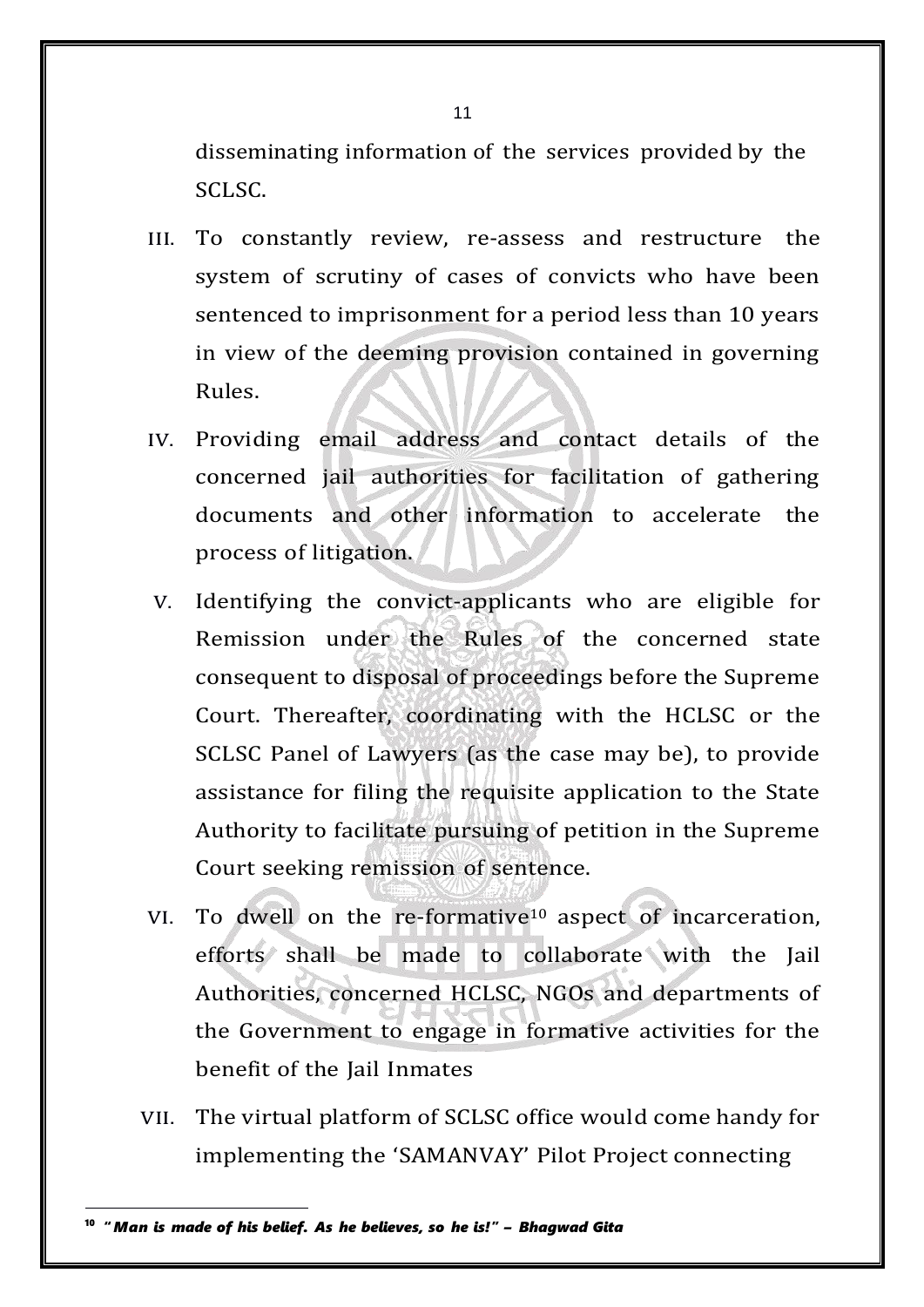with various jails for extending free legal services to the inmates therein and to monitor the progress of their cases. The online platform developed as a virtual App, would disseminate requisite details to the applicant/inmate in jail including about the status of the case. It would be a single window system facilitating easy access to the documents and automated processes in real time ensuring efficiency and transparency<sup>11</sup>.

D) **Expediting Legal Aid Applications and Feedback/Grievance Redressal Mechanism**:

- I. Implementing the time limits for processing legal aid applications, filing of cases and regular monitoring of the same by the Monitoring and Mentoring Committee as per applicable circulars.
- II. Seeking a reasoned opinion from the Screening Committee on the cases marked to them for processing the cause by enforcing a time limit.
- III. Further reduction of intervals between reminders sent to the advocates for following up of the applications/cases.
- IV. Mandatory usage of the video-conferencing by the advocates with prisoners and the clients.
- V. Appreciation of the pro-active work done by the panel advocates by felicitating them in public/awarding appreciation certificates.

<sup>11</sup> A lack of transparency results in distrust and a deep sense of insecurity" - Dalai Lama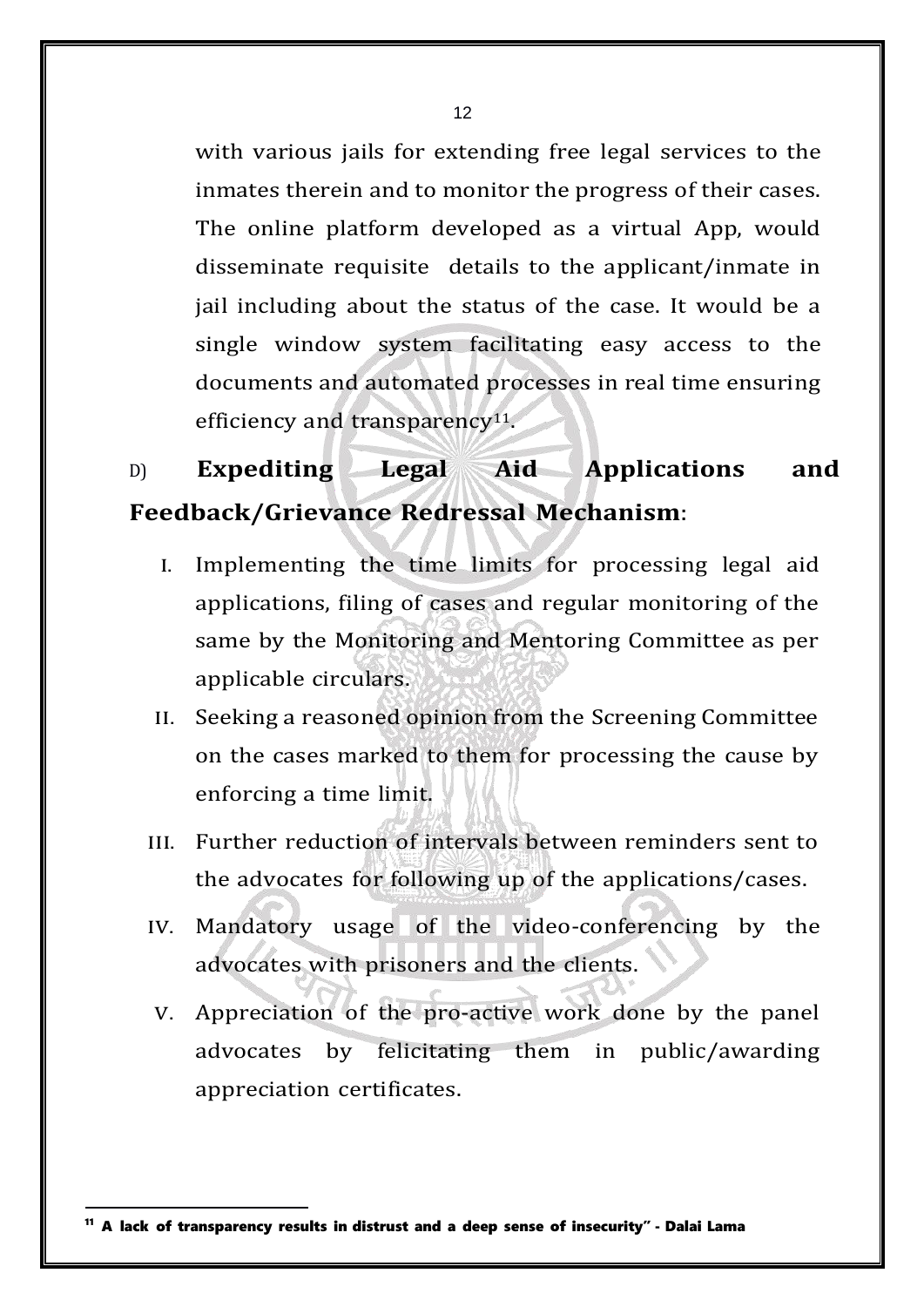- VI. The beneficiaries of legal aid should have the benefit to approach the local legal services authority and contact the SCLSC through video conferencing facility.
- VII. Constitution of a **Grievance Redressal Committee** for expeditious redressal of inquiries and complaints of the legal aid beneficiaries and launching 24×7 Toll Free Number of SCLSC.
- VIII. Designing of an appropriate insignia to be used on the cover page of paper books of SCLSC matters for easy identification of the matters filed through SCLSC. In the alternative a different colour of marker in the paper-book would make them easily identifiable as well.
	- IX. Attaching a form to the inside cover of the SCLSC paper books which allows assessment by the Hon'ble Judges of the quality of the assistance given by the SCLSC Panel Advocate in a particular case, which the Court Master/Section Officer of the concerned section may communicate/upload electronically on the official website.
	- X. To expedite communication with the advocates after allocation of legal aid matters, reminders shall be sent to them on all modes of communication, postal and electronic.
	- XI. Emphasizing the need of expeditious filing of petitions by the panel advocates of the SCLSC which will maintain the faith and trust<sup>12</sup> of the applicant litigant.

<sup>12</sup> " *Meet this transient world with neither grasping nor fear, trust the unfolding of life, and you will attain true serenity"- Bhagwad Gita*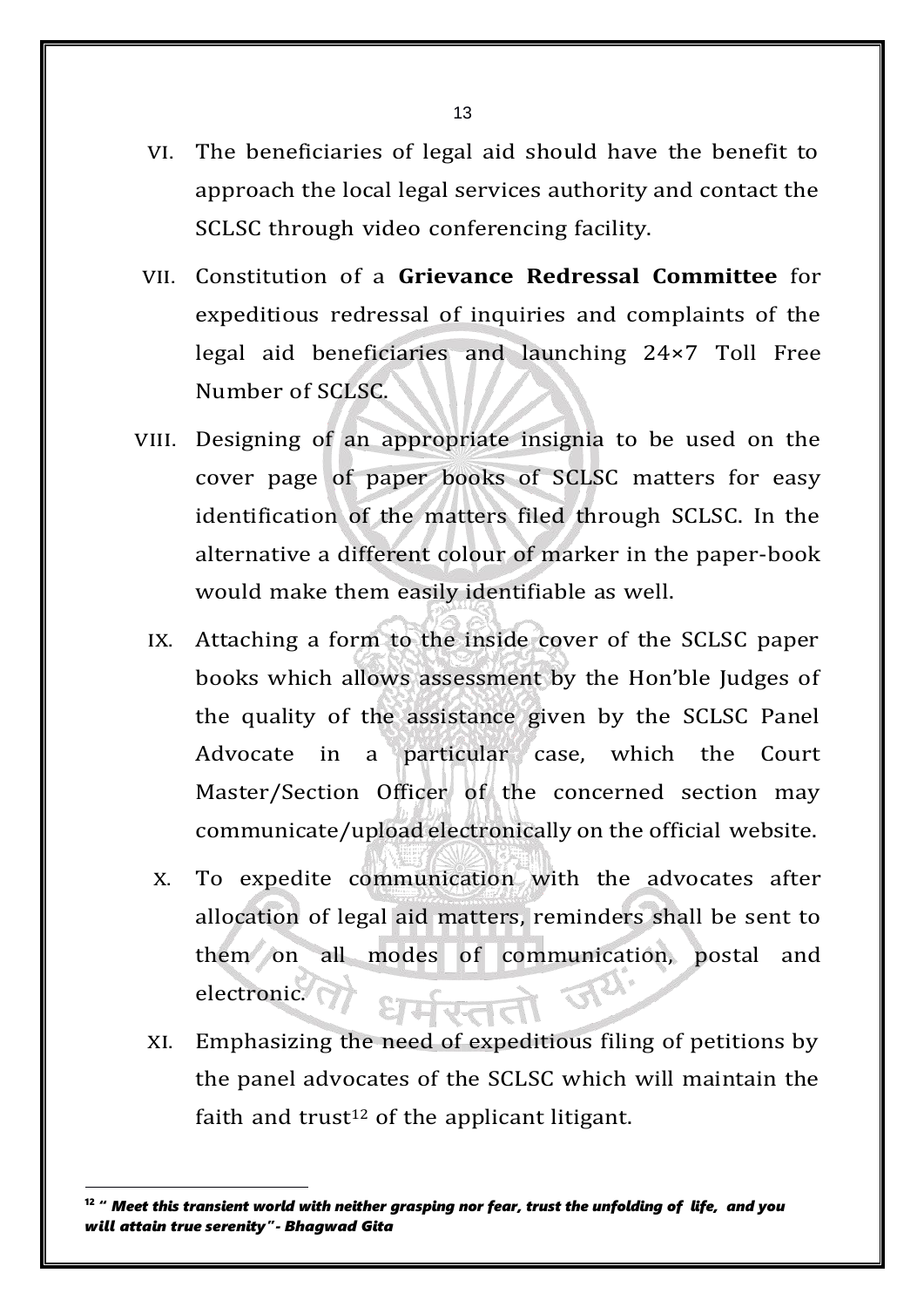**E) SCLSC Panels of Advocates:**

- I. For qualitative and quantitative expansion of the panel of advocates in SCLSC, augment the criteria of language, expertise in the given subject, experience in the concerned area etc.
- II. Formation of a Panel of Patron Senior Advocates for appearing in cases assigned by the SCLSC. Those Senior Advocates can be approached who have not been associated with SCLSC and request them to become Patron Advocates to enrich the legal aid journey<sup>13</sup> of SCLSC. Senior Advocates, who have been recently designated, be invited to join the SCLSC movement.
- III. Each Senior Advocate to be requested to accept at least up to two final hearing cases for the SCLSC every month.
- IV. There shall be four panels of advocates in SCLSC: of Patron Senior Advocates, of Senior Advocates, of Advocates-on-Record and of Non-Advocates-on-Record.
- V. Conducting a periodic orientation program for panel advocates. The purpose of the program will be, to have an open house discussion on issues which the panel advocates encounter in SCLSC matters and to find workable solutions for the same.
- VI. Conducting an annual 'Advocacy Training Program' for at least three days comprising of lectures on current legal issues, developments in the field of legal aid, training as

<sup>13</sup> " *A small move toward your small aim, later lets you achieve bigger goals" - Chhatrapati Shivaji Maharaj*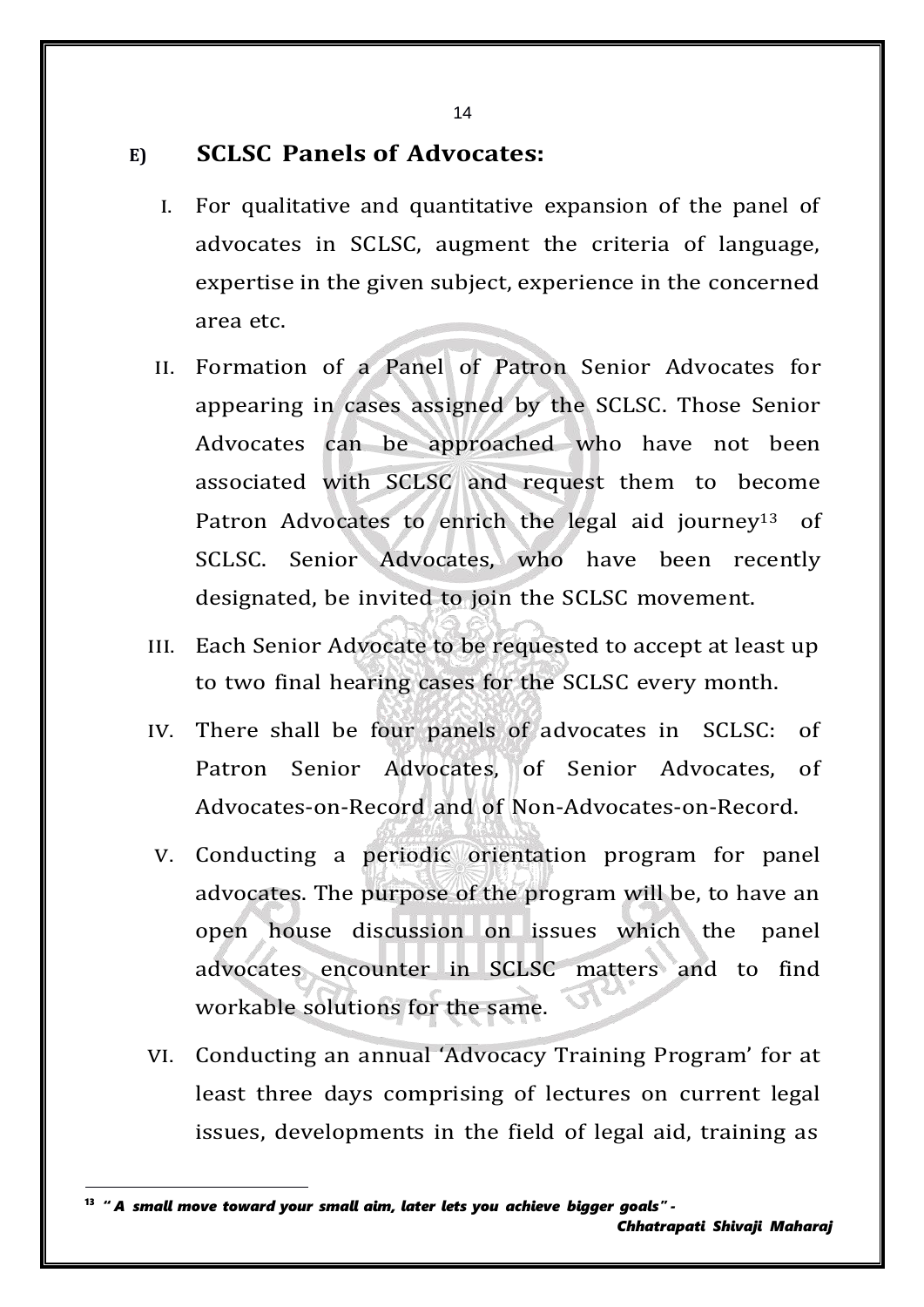per NALSA training modules and personality enhancement sessions for the benefit of panel advocates. Resource persons like Senior Advocates, Hon'ble Judges of Supreme Court, jurists, etc. may be invited for the said program. This is envisioned to achieve qualitative improvement and widening the knowledge base of the panel advocates.

## F) **Scheme of Automated Allocation of Cases**:

- I. A structured system of allocation of matters by rotation to the panel advocates shall be put in place.
- II. The allocation shall be done on the basis of criteria like language, expertise, experience in the concerned area, interest in the area etc.

## **REACHING THE MASSES TO ESPOUSE THE**

## **PUBLIC CAUSES<sup>14</sup> AMONG ALL SECTIONS**

- **A) Dissemination of Information about SCLSC:**
	- I. Publication of information in Local Newspapers, magazines etc.
	- II. Publication of information in E-Newspapers.
	- III. Broadcast of information on Radio Stations by collaborating with All India Radio/Doordarshan.
	- IV. Showcasing of information in local transport services like Metro, Buses, Railways etc.
	- V. Preparation of a Documentary Film depicting the scope of work of the SCLSC and the legal services provided at

<sup>14</sup> " *The purpose of service is so God can reach others through your hands"- Bible*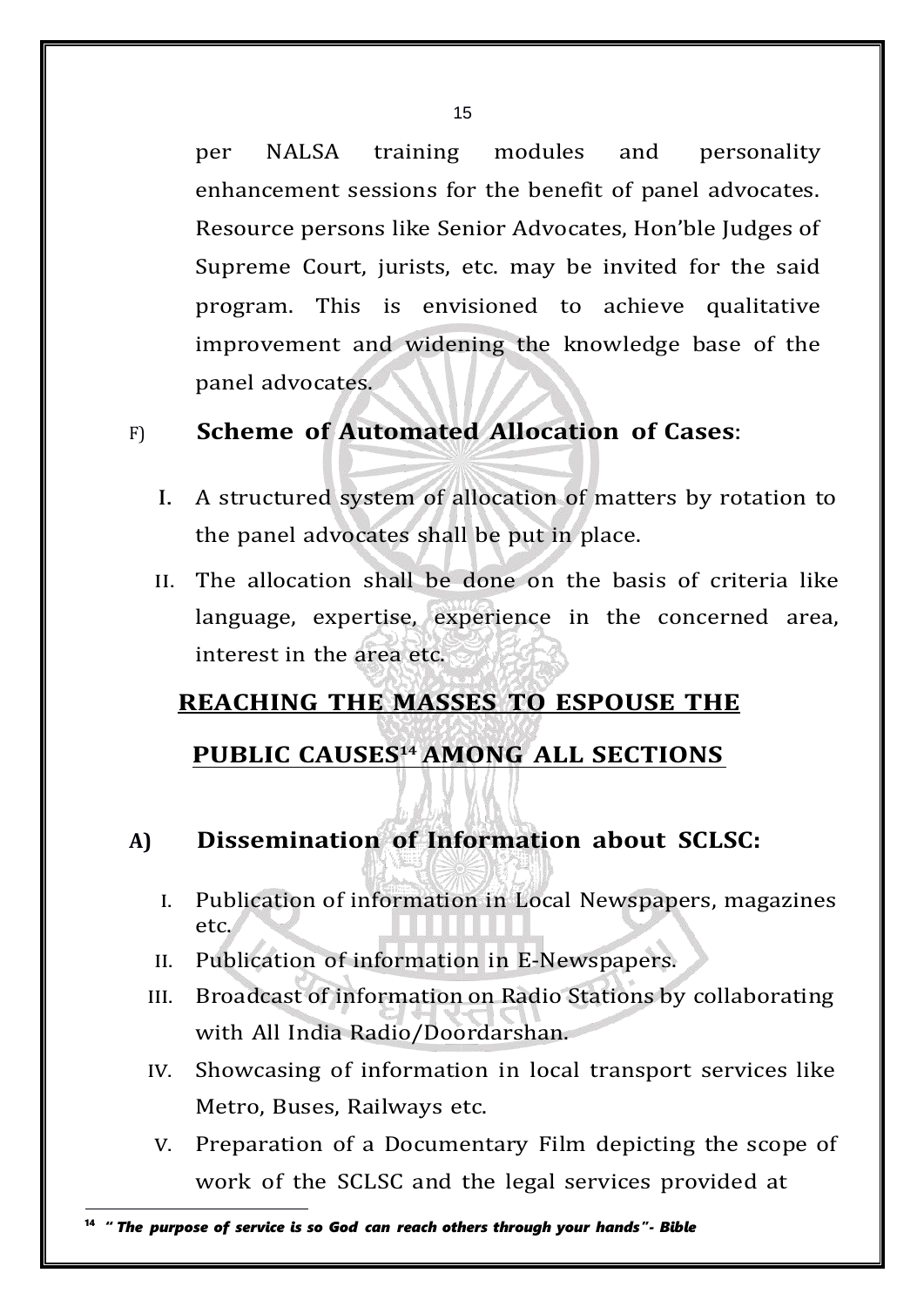16

SCLSC, Delhi and various SCLSC Back Offices at State, District and Taluka levels.

### **B) Ensuring Digital Use by SCLSC for All Purposes:**

- I. Opening of an account of the SCLSC on social media to reach masses including the information and access to SCLSC Back Offices and SCLSC Virutal Platform.
- II. Efforts will be made for creating awareness about the Virtual Platform of SCLSC Back Offices up to the Taluka Level and all the existing resources shall be put to use for this purpose. wan

## **C) Collaboration with the BCI, SCBA, SCAORA, NGOs and Corporations and Companies:**

- I. Collaborating with various NGOs for circulation of information relating to or concerning the working of the SCLSC and for facilitation of access to SCLSC for beneficiaries desirous of approaching it.
- II. Collaborating with National Commission for Women15, National Human Rights Commission, National Commission for Backward Classes for legal awareness and dissemination of information about SCLSC.
- III. Collaborating with various Corporations/Companies having Corporate Social Responsibility programs for dissemination of information of SCLSC.

<sup>15</sup> *" Where the female relations live in grief, that family soon perishes; but the family where they* are not unhappy ever prospers" - Manu Smriti 3.57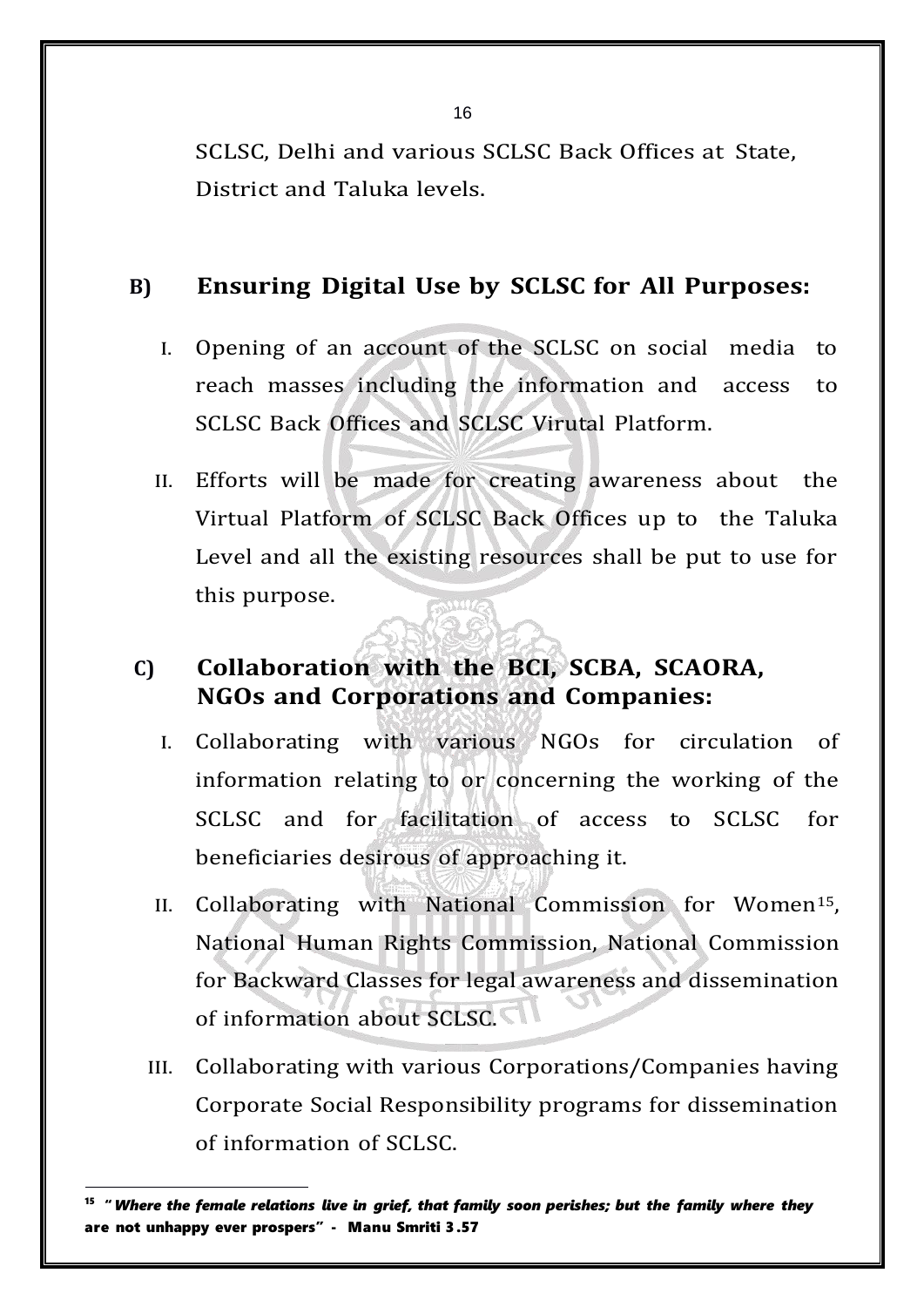- IV. Further impressing upon the Corporations/Companies to give weightage to jobseekers in their Legal Departments who have worked with/for the SCLSC while considering them for the post.
- V. Impressing upon various corporate groups for providing financial assistance for conducting self-sustaining legal aid programs or projects of SCLSC in collaboration with the local legal services authorities.
- VI. Impressing upon the Bar Council of India (BCI) to introduce extra credits/ weightage in the law courses to those law students who have worked on the projects pertaining to free legal aid.
- VII. Impressing upon the BCI to encourage the newly enrolled lawyers to work for the cause of SCLSC in different ways by visiting jails, meeting with the marginal sections of the society, people residing in remote area.
- VIII. Impressing upon the State Bar Councils to maintain database of advocates willing to work on pro bono<sup>16</sup> basis as counsels on the 'Virtual Platform of SCLSC Back Offices to promote the legal aid of SCLSC Programme.
	- IX. Impressing upon the BCI, State Bar Councils, SCBA, SCAORA to introduce in their enrollment forms as well as during the renewal of the membership a column to record the willingness of the applicant to engage in legal aid work.

 $16$  " If you do deeds of charity openly, it is well; But if you bestow it upon the needy secretly, it will *be even better for you"- Quran 2;271*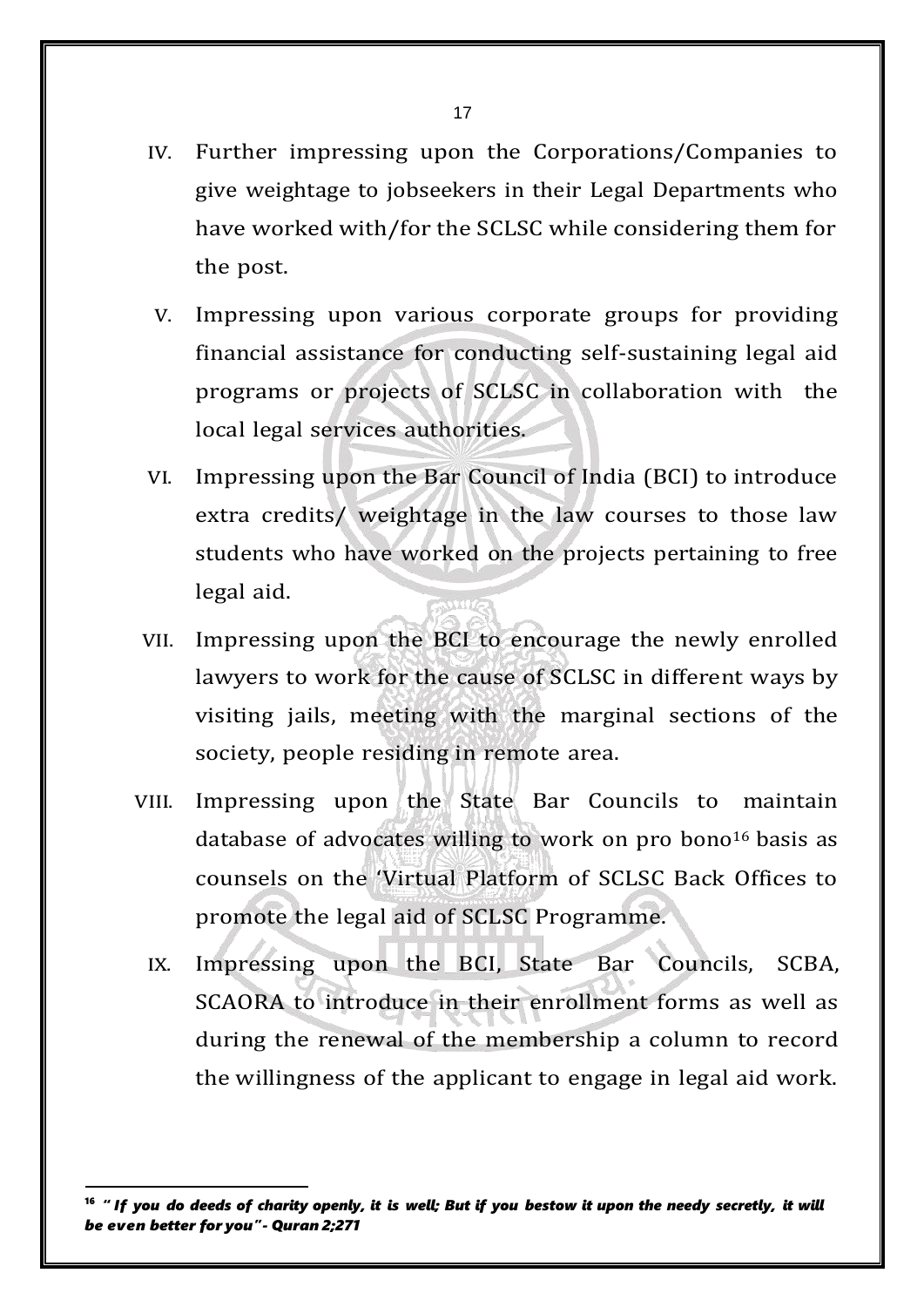- X. Impressing upon the SCAORA to encourage the advocateson-record to provide free legal services and connect to the cause of the SCLSC.
- XI. Impressing upon SCBA/SCAORA to add 1-year probono legal services<sup>17</sup> as part of enrolment criteria for membership of SCBA/SCAORA.
- XII. Coordinating with the other legal services authorities to organize legal aid camps in particular districts or village to increase personal interaction and reach with the persons residing in remote areas.
- XIII. All the legal services authorities to share the list of the advocates who are willing to work for the cause of SCLSC on pro bono basis including contacting the legal aid applicants arranging for documents and creating awareness.

#### **D) E-Newsletter:**

- I. A monthly *E-Newsletter* on SCLSC activities, including research articles and reportable judgments of the Hon'ble Supreme Court in favor of legal aid beneficiaries, will be uploaded on the SCLSC website, all social media platforms, as well as sent to the other legal aid institutions.
- II. This E-Newsletter shall have a defined format so as to include comparative analysis of the work done every month.

 $17$  " Man becomes great exactly in the degree in which he works for the welfare of his fellow-men."-*Mahatma Gandhi*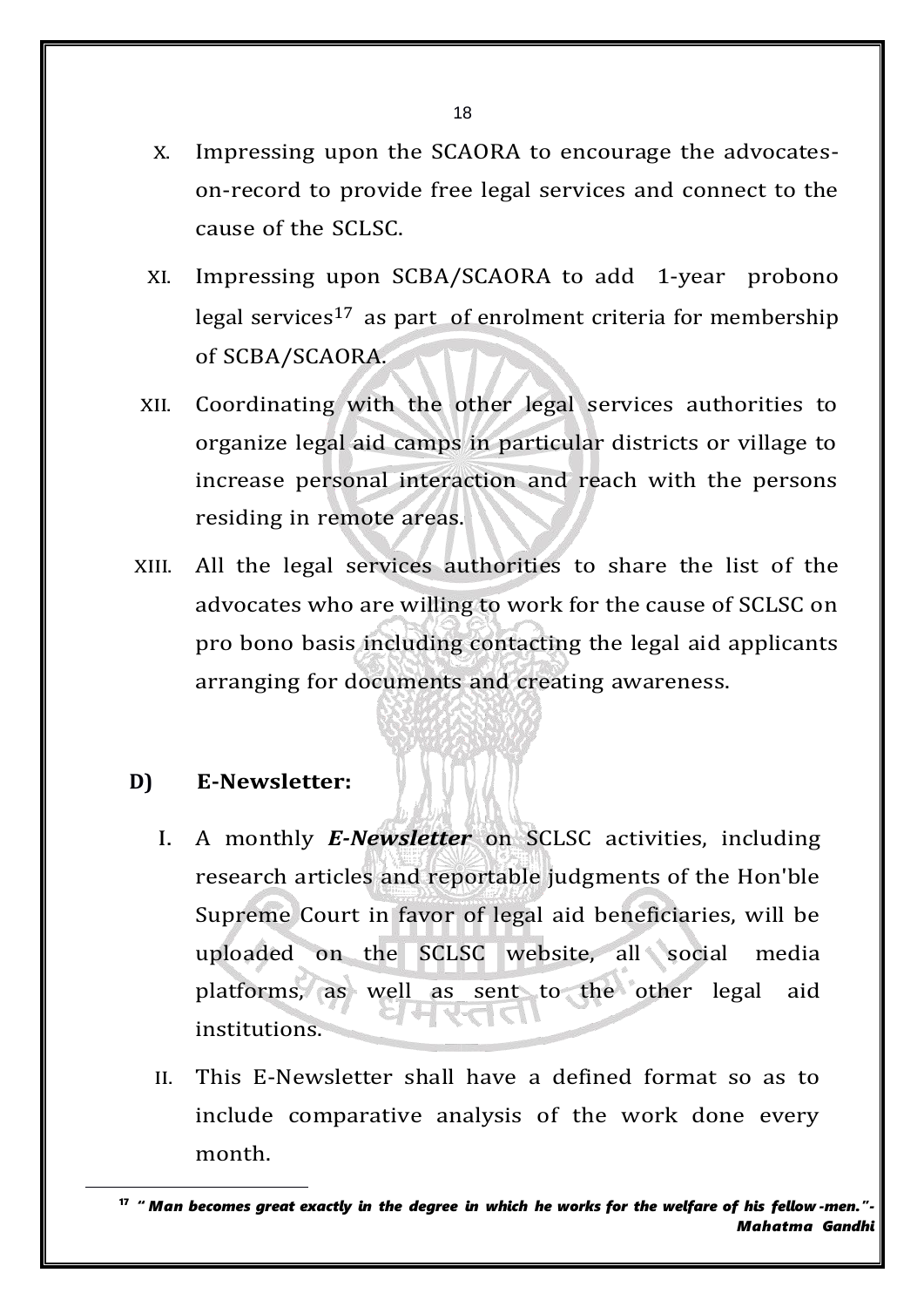#### **E) Awareness about Categories of Beneficiaries:**

I. In order to create awareness about provision of legal aid to all besides uploading the information on SCLSC website and social media etc. in electronic form, poster/boards will be designed and placed at the front office of the SCLSC and the Back Offices at the HCLSCs and the DLSAs.

## **STRENGTHENING THE SCLSC**

#### A) **Constitution of Committees**:

- I. Constitution of the Monitoring and Mentoring Committee (MMC) as prescribed under Regulations 10 of the NALSA (Free & Competent Legal Services) Regulations, 2010. The MMC will supervise the performance<sup>18</sup> of advocates and also design the capacity building of advocates for improving the overall quality of their performance.
- II. Regular monitoring of the cases allotted to the panel advocates and submission of a monthly report to the Monitoring and Mentoring Committee.
- III. Constitution of a Public Relation Committee to enhance communication of SCLSC with the legal aid beneficiaries and other statutory organizations.

<sup>18</sup> " *Be steadfast in the performance of your duty, abandoning attachment to success & failure. Such equanimity is called you"- Bhagwad Gita*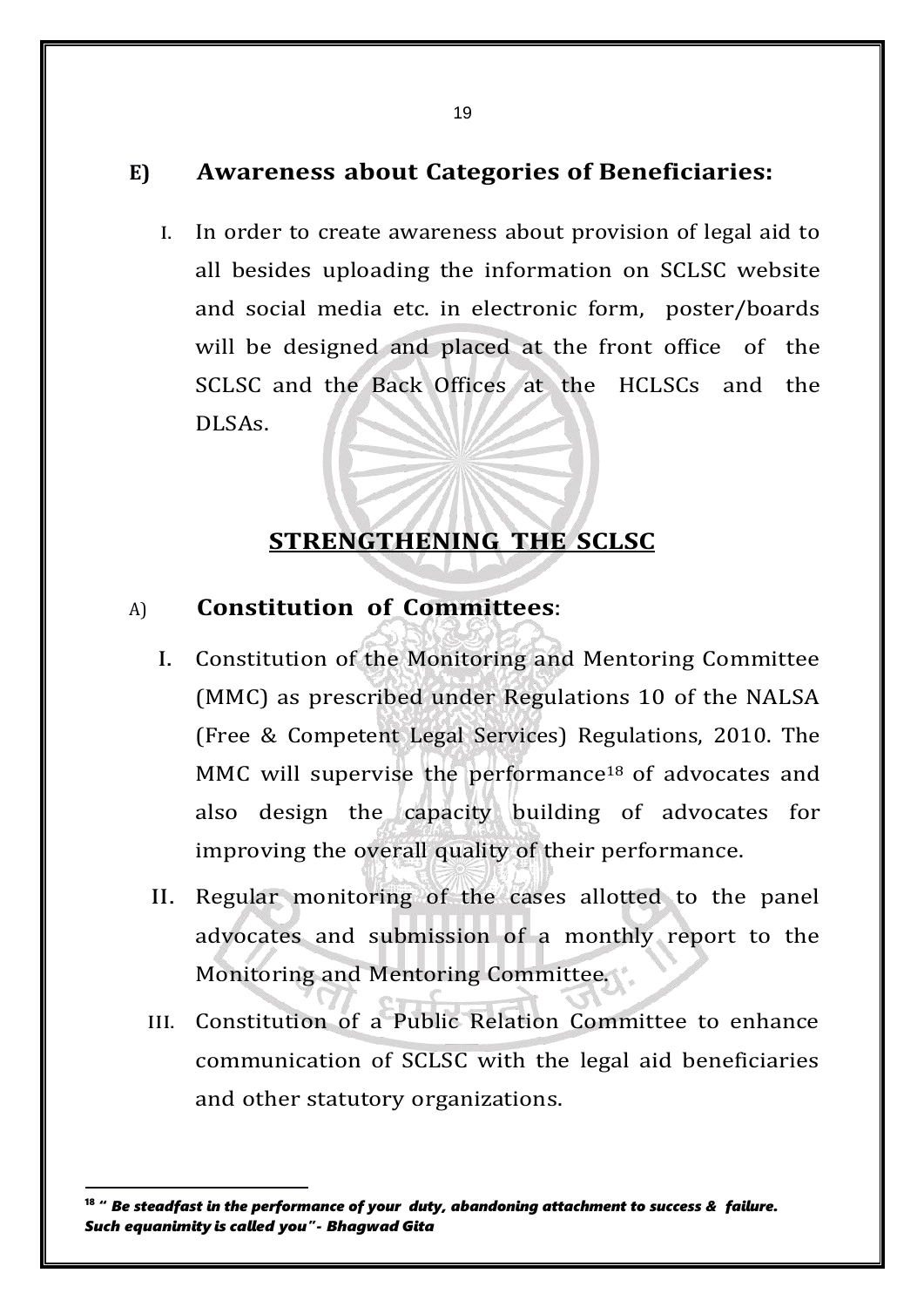## **B) Regular Training<sup>19</sup> of Staff**

- I. Conducting regular training of the staff of the SCLSC through Institute for Secretarial Training and Management [ISTM] to sensitize and optimize their performance and update them with the best practices.
- II. Staff will be attached to the zones as classified by the SCLSC and accountable for the work carried out in the respective zones and the areas falling under them.

III.Conducting half yearly in-house training of the staff of the SCLSC to keep them abreast about technical upgradation.

## **C) Upgrading Infrastructure and Engagement of Staff and Appointment of Additional Staff:**

- I. Constituting a Sub-Committee to evaluate the infrastructure of the SCLSC main office. This Sub-Committee shall give its biannual report and make recommendations for upgrading the infrastructure of the said office.
- II. SCLSC will take stock of the vacancies as and when they arise and endeavor to fill the vacancies before they fall vacant. Further, engage the services of retainer lawyers and para-legal volunteers, in accordance with the governing rules.

 $^{\rm 19}$  " Let no man in the world live in delusion. Without a guru none can cross over to the other *shore"- Guru Nanak Dev*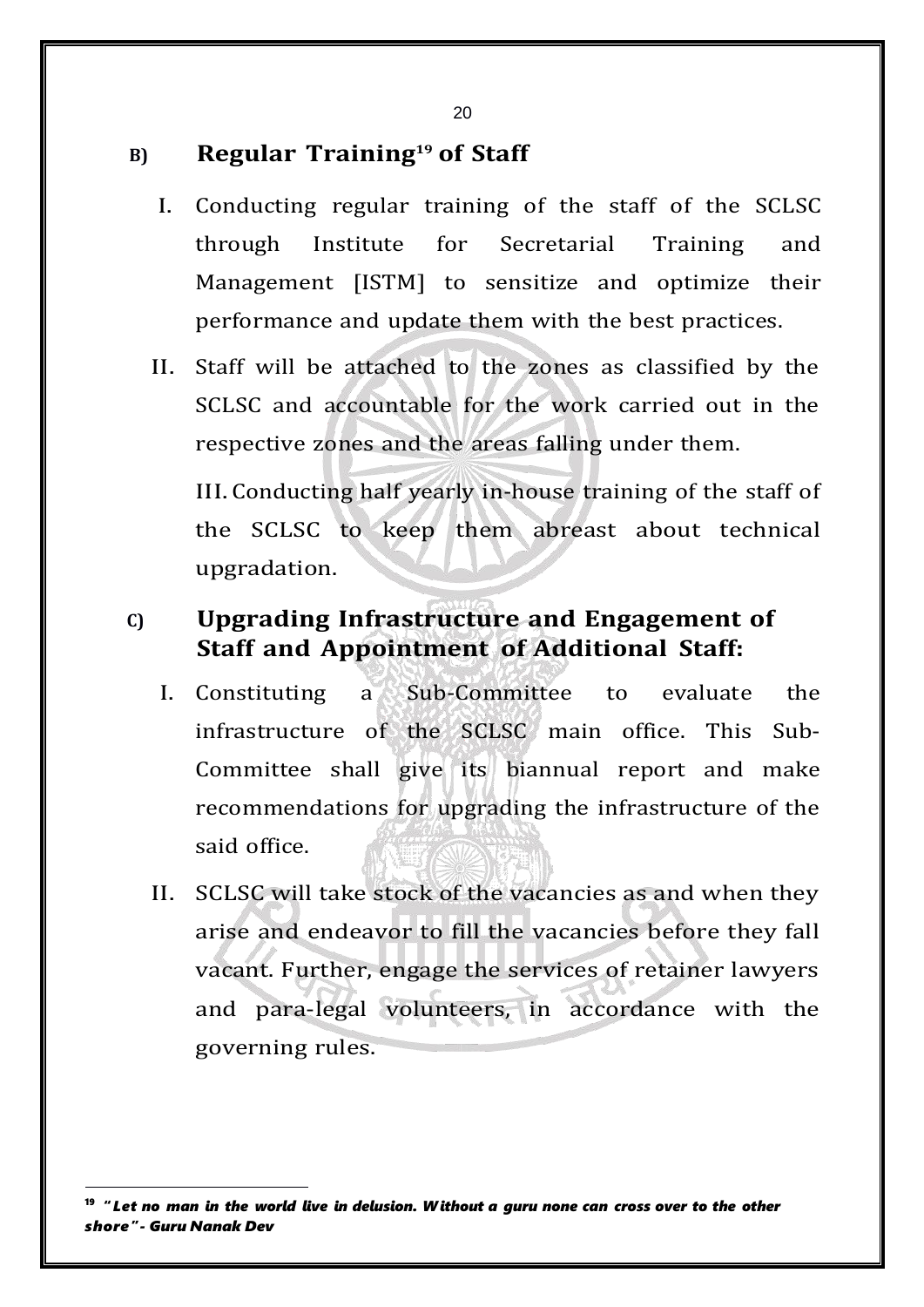## **SELF-SUSTAINING PROGRAMS**

#### A) **Research**:

- I. Collaboration with universities having law departments, law colleges, NGOs, organizations like Commonwealth Human Rights Initiative (CHRI), etc., for conducting research on the extent of goal achieved by the SCLSC in catering to various categories of legal aid beneficiaries.
- II. Research internship to be offered to final year law (LL.B) college students who are willing to work in SCLSC. Further initiatives to collaborator which can give them an opportunity, and motivate them to be part of the movement of 'access to justice for all' to inculcate a culture of pro bono20 legal services.
- III. Conducting an extensive study through experts to analyze the proportion of legal aid applications coming from states so as to verify whether there is adequate awareness about the legal services rendered by the SCLSC.

#### **B) Public Interest Litigation:**

I. SCLSC will constitute a team of senior panel advocates, advocates on record and legal researchers to identify the areas which require reforms through judicial intervention and guidelines.

#### **C) Legal Aid and Awareness Program:**

<sup>20</sup> " *When you do good for others, good things come back to you. This is the law of nature"- Gautama Buddha*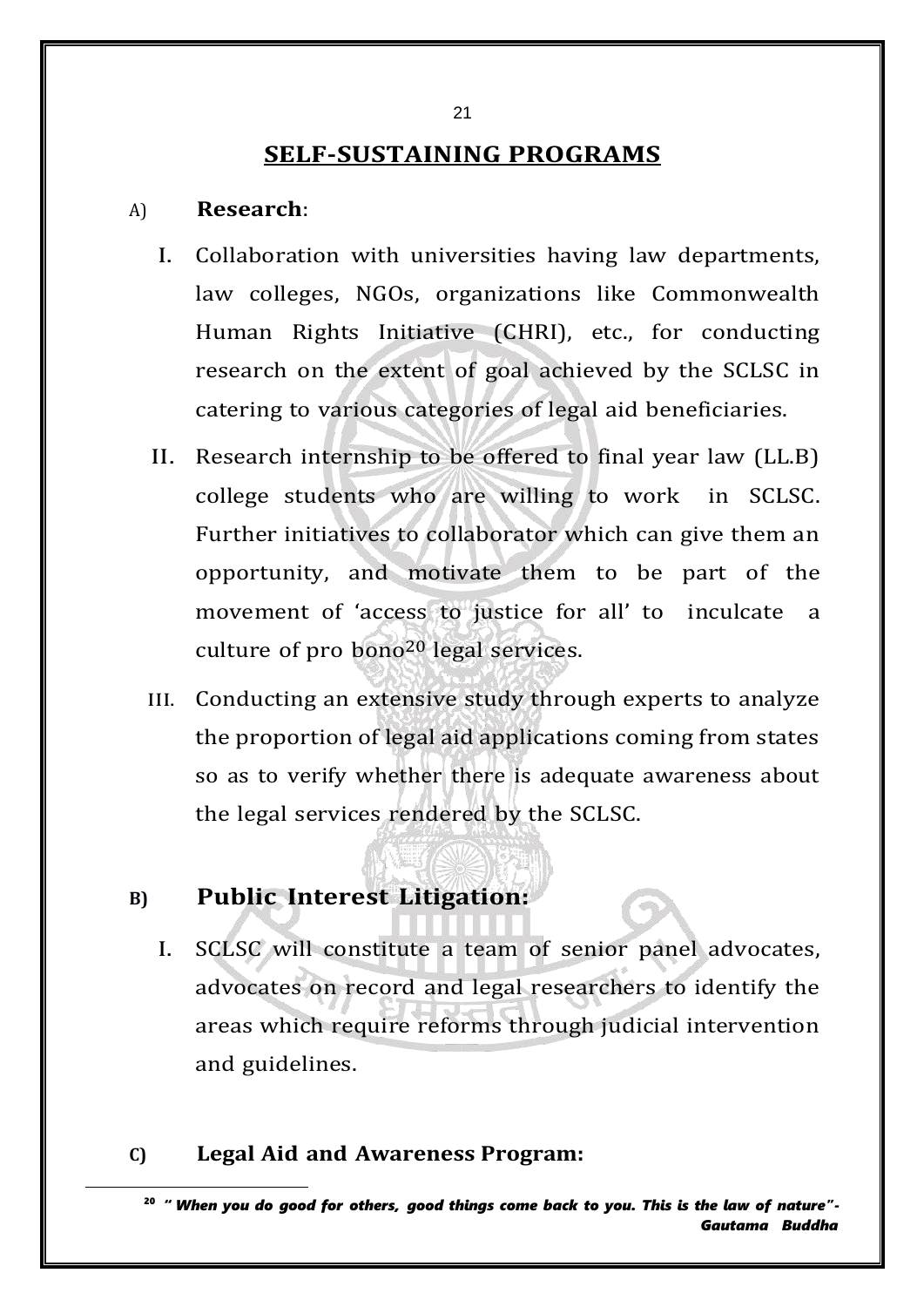- I. Organizing a '**Legal Aid Awareness**21 **Week'** for the legal aid services rendered by the SCLSC commencing from 26th of November- Law Day to be conducted through the respective Virtual Platform of SCLSC Back Offices at the State, District and Taluka Level and special attention would be paid in organizing such awareness programs in jail premises.
- II. Conducting seminars and webinars on contemporary legal issues in collaboration with the other legal services authorities.

#### **LEVERAGING TECHNOLOGY**

- I. Introduction of online consultation facility for the legal aid beneficiaries.
- II. Upgrading the internal software of the SCLSC. Constitution of an expert committee to evaluate the software periodically and give recommendations as to the changes to be made keeping in tune with the changing time and technology.
- III. Providing links on the official App of SCLSC of the websites of the District Legal Services Authorities and Jail सरतत authorities.
- IV. Upgrading the Official website of the SCLSC to include the feature of tracking progress of applications submitted physically.

<sup>21</sup> " *Buddha means awareness, the awareness of body & mind that prevents evil from arising in either"- Bodhidharma*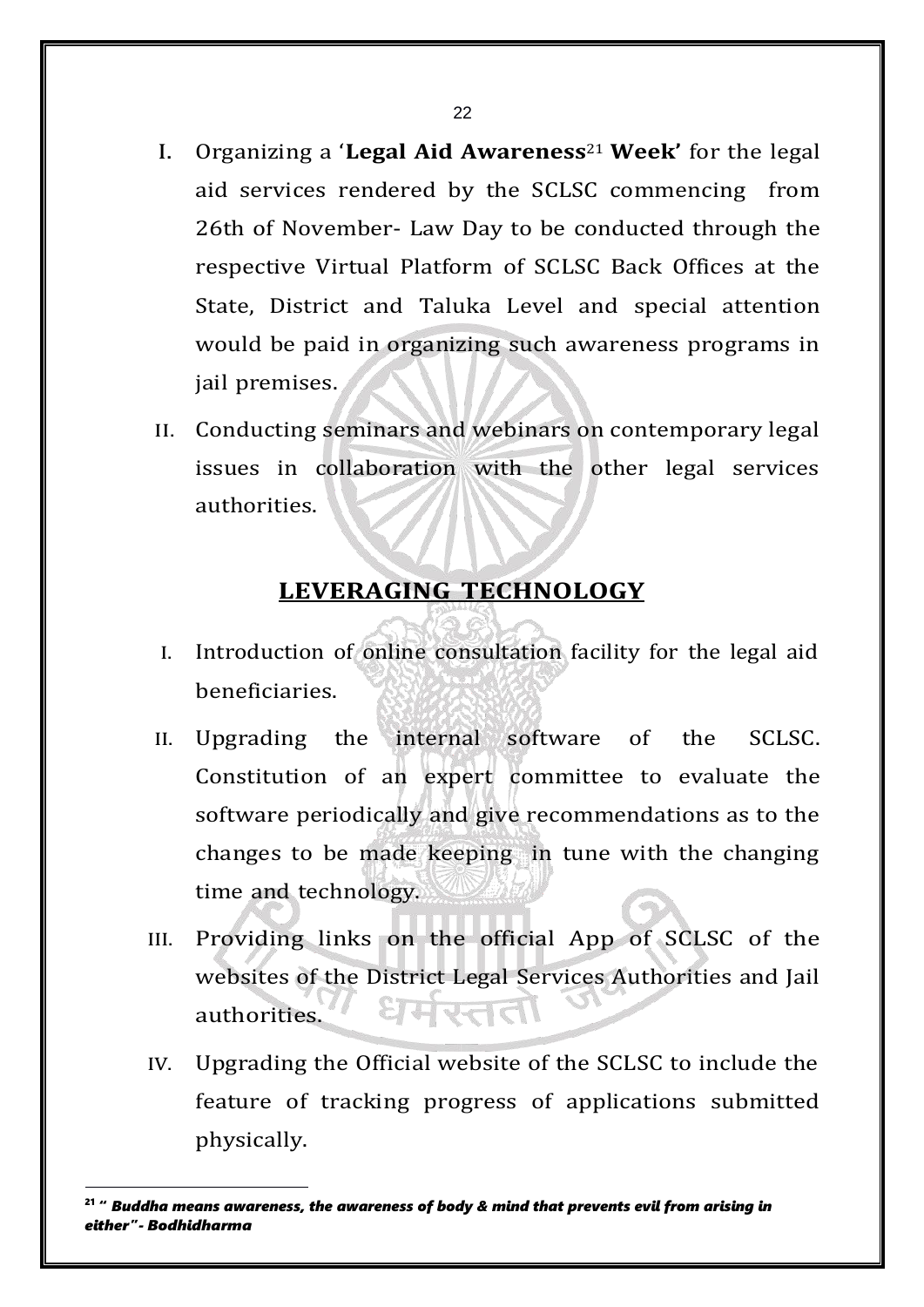- V. Engaging Services of experts for developing a Mobile App for the SCLSC to facilitate the tracking of status of their applications/cases.
- VI. Digitization of the record of the SCLSC, making it user friendly.

## **MEDIATION<sup>22</sup>**

- I. To train the representatives of the '**Virtual Platform of SCLSC Back Offices** to create awareness among the litigants about Alternative Dispute Redressal System and encourage them to attempt mediation by both physical and virtual modes concerning Supreme Court cases.
- II. To conduct regular awareness programs regarding benefits of mediation through the SCLSC Back Office at Taluka and District Levels in collaboration with the local Mediation and conciliation centers.
- III. To collaborate with law colleges, law departments of various universities to conduct inter-college, inter state and national competitions on mediation and to promote ADR.

#### **ENCLSOURE-A**

#### *Features of Mobile App/Virtual Platform of SCLSC*

धर्मरततो जय

A. The Mobile App/Virtual Platform of SCLSC integrates all software running for different services either for internal

 $^{22}$  "Renounce the Ego of Individuality & Rejoice in the bliss of Infinity" - Bhagwad Gita (Chapter- 5)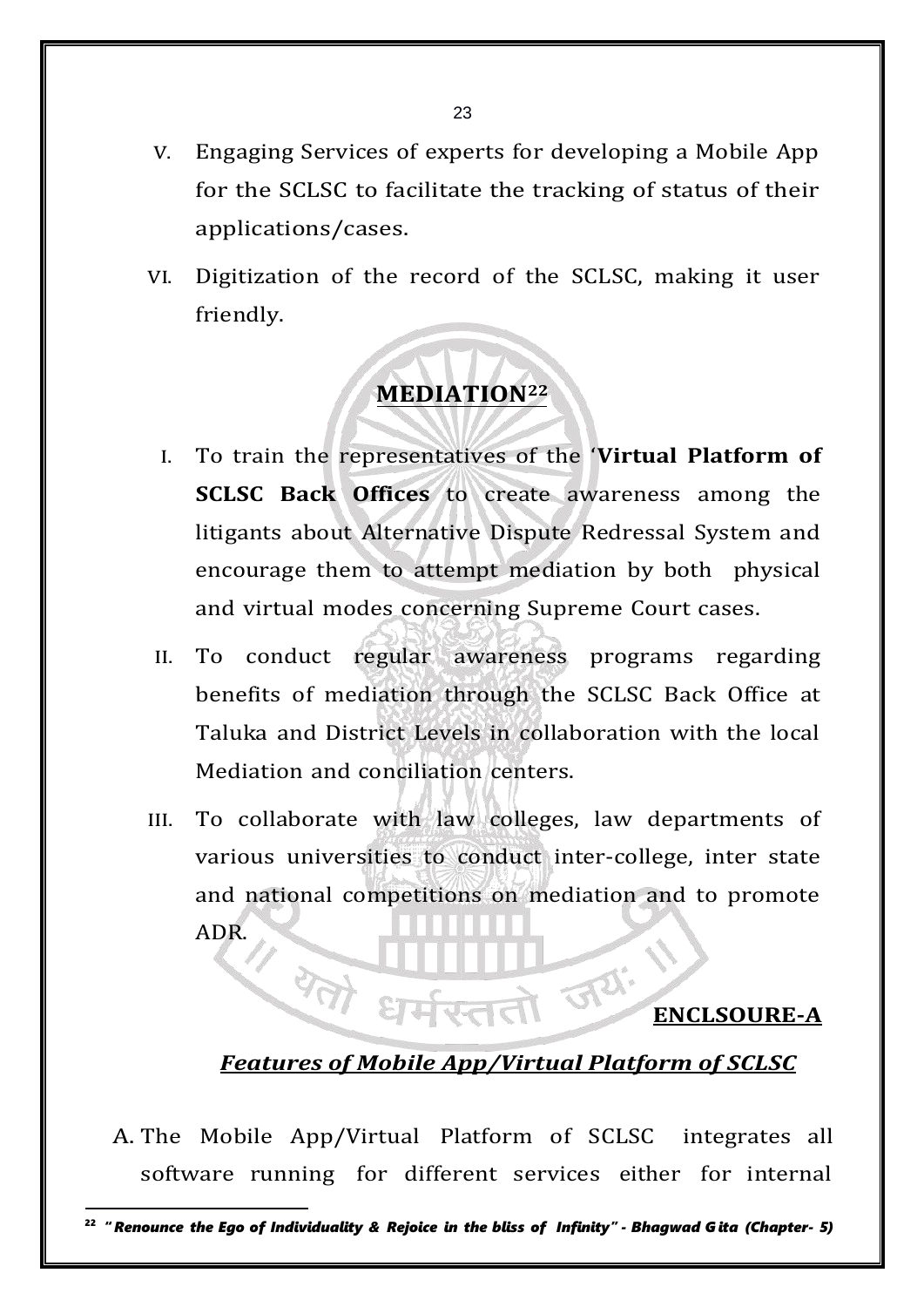management of office or the information required by the stakeholders through offline and online platform.

- **B.** On receiving the application offline at the front office, after necessary entries in the new software, application and other enclosed documents are immediately scanned and made available to the applicant on their login id on the Mobile App and also the New Website with the same credentials forwarded on their Mobile Number**.**
- C. The software of SCLSC is directly connected to the Mobile App and Website operated on Cloud, so that as soon as internal processing is complete on each stage in the office, the information is available to the applicant as per the prevailing rules.
- D. This software ensures that each application is processed within time frame defined in the office manual and accountability<sup>23</sup> is fixed on each stakeholder to complete the work timeline.
- E. The SCLSC office is paperless and information/documents are available on computer dashboards/Mobile App/Website of the officer/staff/advocate, electronically and after digital signature, FU. it moves to the next stage.
- F. This software is interoperable and exchanges data/documents with **e-Prison, e-Courts, HCLSCs, SLSAs and DLSAs** through web services.

 $23$  "If anyone does righteous deed, it ensures to the benefit of his own soul if he does evil, it works *against (his own soul). In the end will you(all) be brought back to your lord"- Quran45.15*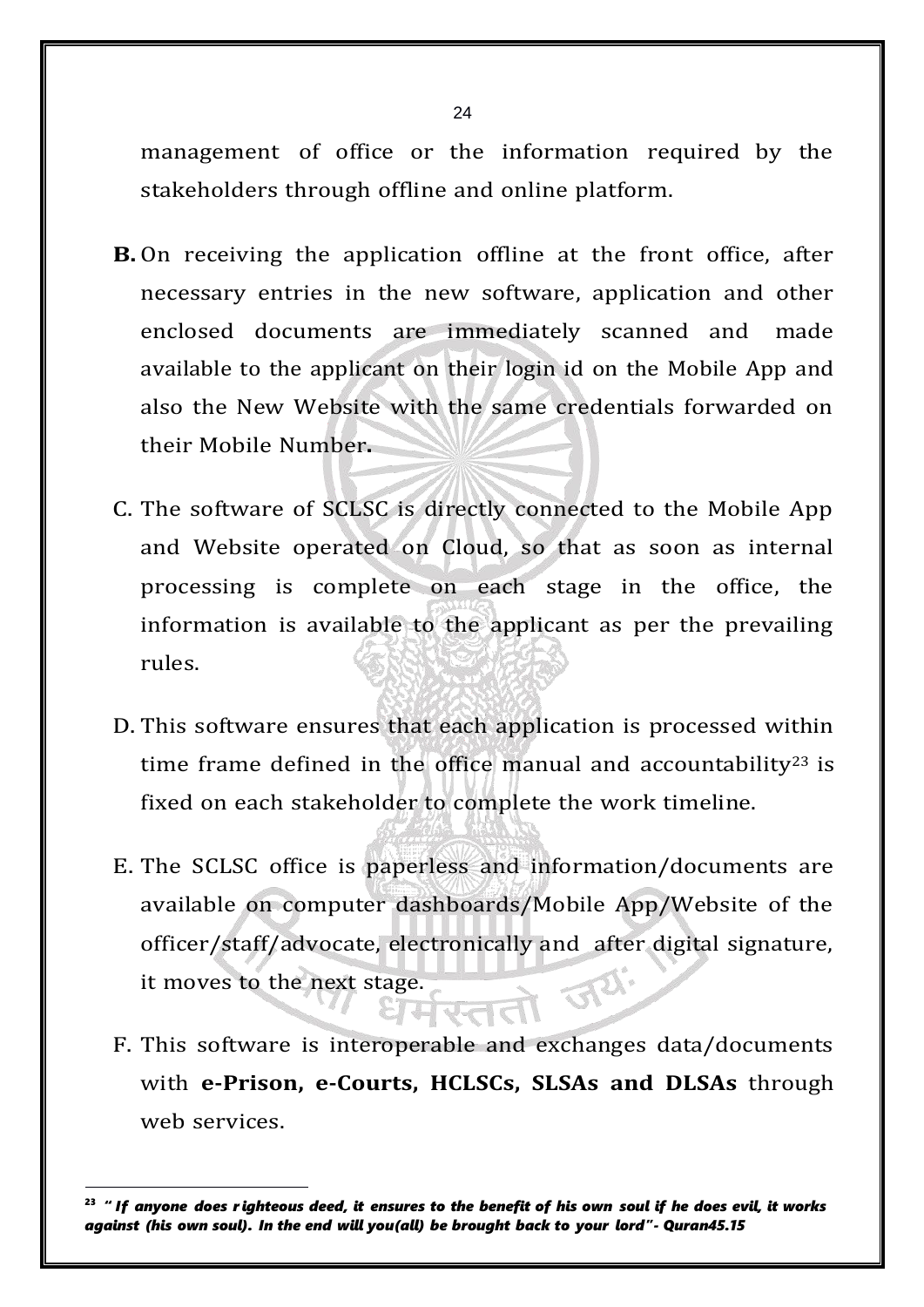- G. Delay occurring on account of requirement of data/documents (paper book, custody certificate, FIR etc.) *to and from* **e-Prison, e-Courts, HCLSC, SLSA and DLSA** stands reduced completely and applications are disposed of within prescribed timeline.
- H. Online feedback and grievance redressal mechanism.
- I. The Website and Mobile App will be multilingual. Initially, it will be in English and Hindi and progressively<sup>24</sup> include other languages.
- J. The internal software, website and Mobile App have been developed inhouse on 90% open source (free tools) with latest Technology like Laravel Framework, PHP, Psstgres SQL, Python, Dspace DMS, and integrated scanning software etc.
- K. The common data structures have been used, which were being used by different departments including Panchayat Department, Ministry of Home Affairs in Prison and Police software(s), Bar Council of India for Advocate Information connected to respective State Bar Council software(s) and their associations, CIS 3.0 from e-Courts project.
- L. This complete pack of software working on cloud with complete security, can be used by NALSA, HCLSCs, SLSAs, DLSAs and TLSAs independently, as their e-office and for 360-degree monitoring of the activities of the duty holders 24\*7.

<sup>24</sup> " *Selflessness is the only way for progress & prosperity" - Bhagwad Gita*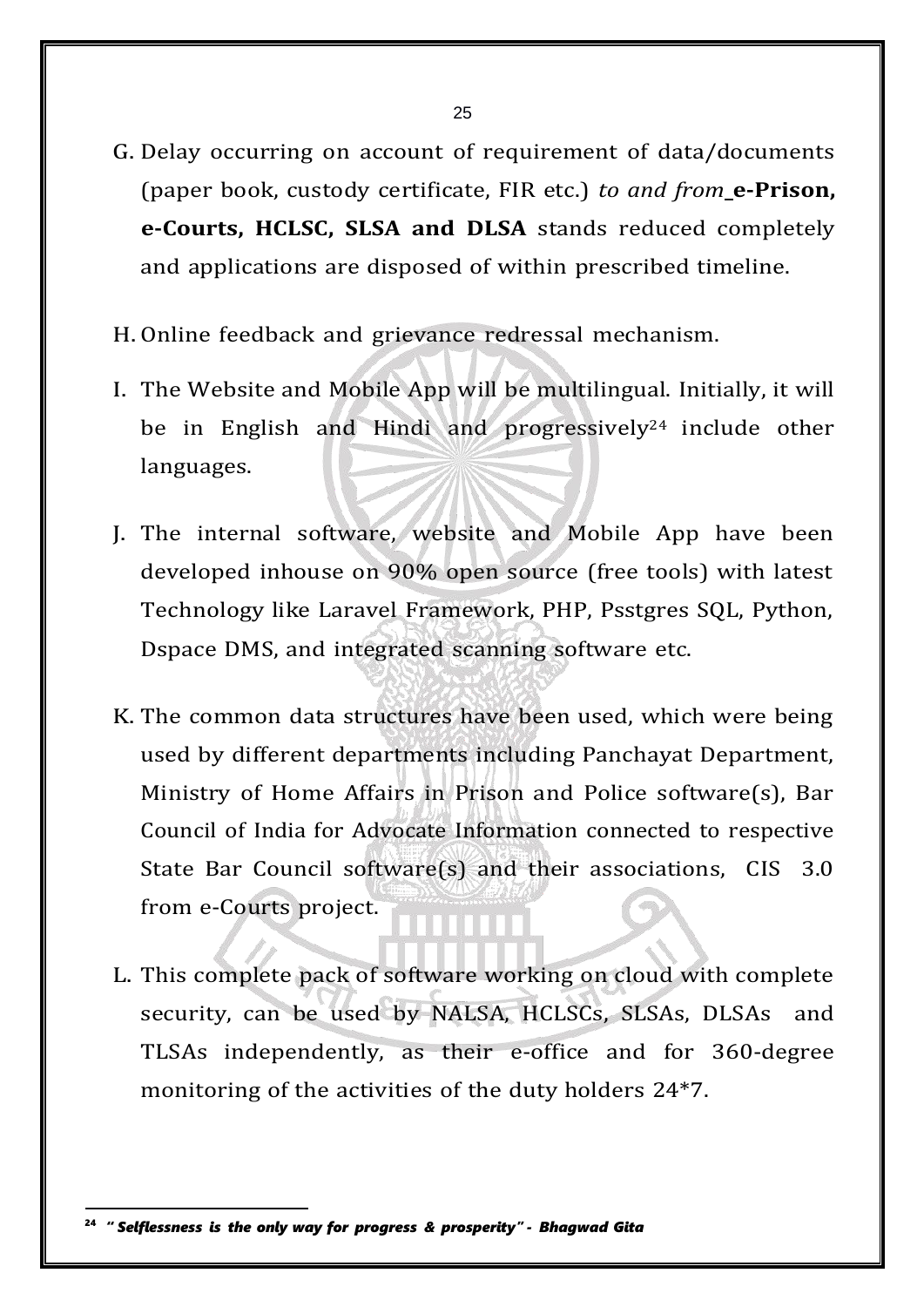- M.This software has been developed for the work-from-home environment, so that legal services are not hampered in pandemic like situations.
- N. The open-source VC solution has been integrated for interactions with litigants virtually from the front office. Also, the Panel Advocate can interact with accused in jail and the legal aid officers virtually.
- O. The open-source VC solution can be used for mediation purpose and will25 be available to the litigants and advocates on secured environment, thereby reducing the cost of travelling and saving time of parties and advocates.



<sup>25</sup> " *Continually remembering your goals, working hard & self -powering will make the way of success easier"- Maharana Pratap*